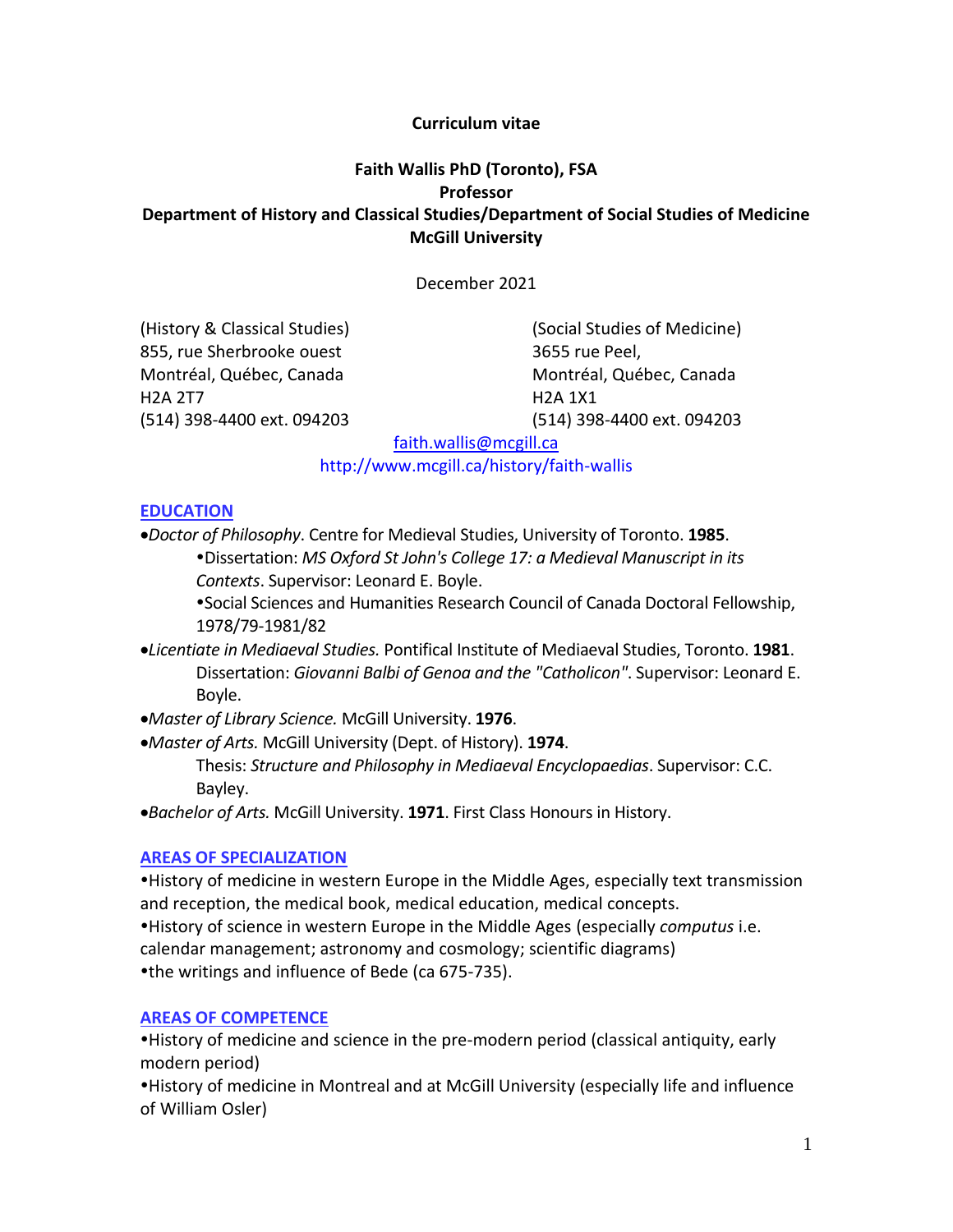## **ACADEMIC POSITIONS**

### **Teaching positions and related academic posts**

•*Professor*, Department of History and Classical Studies/Department of Social Studies of Medicine (joint appointment), McGill University. **June 1992-present**.

•*History of Medicine Librarian* (as of November 1990, *Osler Librarian*), Osler Library of the History of Medicine, McGill University. Concurrently *Assistant Professor* (non-tenure track) in the Departments of History, and of Social Studies of Medicine. **March 1986-June 1992**. •*Assistant Professor* (sabbatical replacement), Department of History, McGill University. **September 1985-May 1986**.

•*Assistant History of Medicine Librarian*, Osler Library of the History of Medicine, McGill University. **January 1985-March 1986**.

•*Archivist (part-time)*. McGill University Archives. **1983-1984**.

•*Archivist-consultant*. Office of the Director of Libraries, McGill University. **1982-1985**.

•*Research Assistant* to Prof. Walter Principe, Pontifical Institute of Mediaeval Studies, Toronto. **1980**.

•*Archivist*. McGill University Archives. **1976-1978**.

•*Editorial assistant*. McGill University Thesis Directory. **1975-1976**.

•*Teaching Assistant*. Department of History, McGill University. **1972-1973**.

## **Affiliations with other academic institutions**

•Affiliate, Centre for Medieval Studies, University of Toronto, **2017-present**

• Member, Board of Directors, Institute of Medieval and Renaissance Studies, University of Durham, Durham UK, **2010-present.**

•Affiliate, Institute for the History and Philosophy of Science and Technology, University of Toronto, **2006-2011**.

## **PUBLICATIONS**

## **Monographs (published or in press)**

•Bartholomeus of Salerno, *Glose in Isagogen Iohannitii*. Ed. Faith Wallis. Edizione nazionale "La Scuola Medica Salernitana". Florence: SISMEL – Edizioni del Galluzzo, **in press.**

 *Isidore of Seville, On the Nature of Things.* (with Calvin Kendall) Liverpool: Liverpool University Press, **2016.**

 *Bede: Commentary on Revelation.* Liverpool: Liverpool University Press, **2013.** *reviews:* Paul Hilliard, *The Medieval Review* 15.05.15 [http://scholarworks.iu.edu/journals/index.php/tmr/article/view/18852/24965;](http://scholarworks.iu.edu/journals/index.php/tmr/article/view/18852/24965)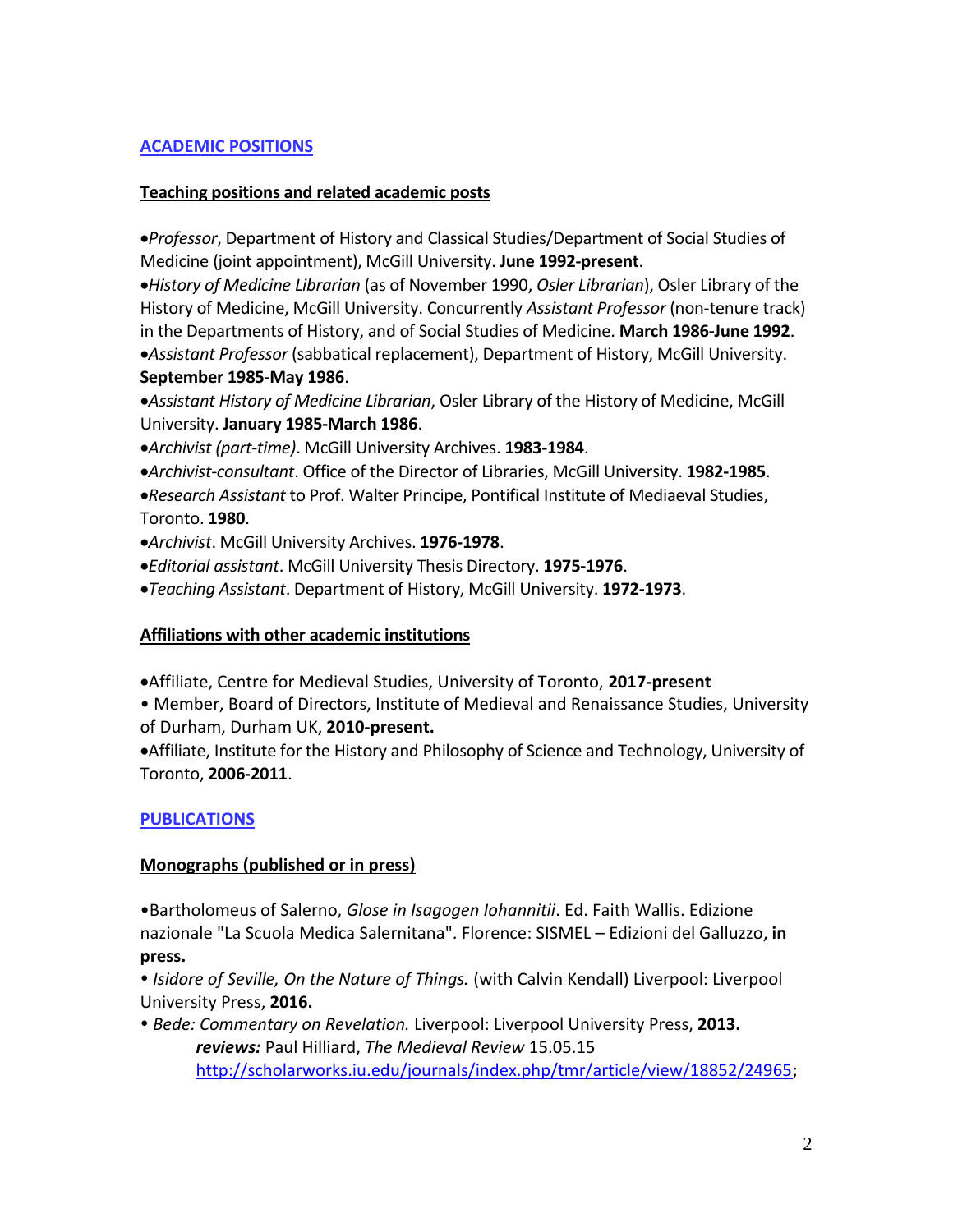George House, *Early Medieval Europe* 22 (2014):363-366 [SJR H Index 18]; Jerome Kodell, *American Benedictine Review* 65,2 (2014):229-230.

*Medieval Medicine: A Reader.* Toronto: University of Toronto Press, **2010.**

*reviews:* Elma Brenner, *Medical History* 57,2 (2013):306-308 [SJR H Index 21]; Fernando Salmón, *Social History of Medicine* 24 (2011):840-842 [SJR H Index 24]; Maud Kozodoy, *The Medieval Review* 11.07.04

[\[http://scholarworks.iu.edu/journals/index.php/tmr/article/view/17196/23314](http://scholarworks.iu.edu/journals/index.php/tmr/article/view/17196/23314)

 *Bede: The Nature of Things and On Times* (with Calvin Kendall). Liverpool: Liverpool University Press, **2010.**

*reviews:* Debby Banham, *British Journal for the History of Science* 45 (2012):125- 6 [SJR H Index 23]; Scott DeGregorio, *Isis* 103,2 (2012):396-7 [SJR H Index 31]; Siân Echard, *Speculum* 87,4 (2012) 1219-1220 [SJR H Index 19]; Conor O'Brien, *English Historical Review* 127/ 529 (2012):1473-4 [SJR H Index 11]; Immo Wartjes, *The Medieval Review* 12.08.01

<http://scholarworks.iu.edu/journals/index.php/tmr/article/view/17613/23731> ; Wilfrid Theisen, *American Benedictine Review* 62,3 (2011):351-2; Franklin T. Harkins, *Review of Metaphysics* 66,1 (2012): 132-4 [SJR H Index 13].

*Bede: The Reckoning of Time.* Liverpool: Liverpool University Press, **1999**. 2nd ed. **2004**.

# **Monographs (in preparation)**

1. *Alexander Neckam (1157-1217): The Natures of Things.* Ed. and trans. with introduction and commentary by Faith Wallis. British Writers of the Middle Ages and Early Modern Period. Oxford: Bodleian Library and Toronto: PIMS, under contract. 2. Bartholomeus of Salerno: remaining commentaries on components of the Articella (*Tegni Galieni*, *Aphorismi Hippocratis*, *Pronostica Hippocratis*, *Liber urinarum Theophili*, *Liber pulsuum Philareti*)*.* Edizione nazionale "La scuola medica Salernitana", Florence: SISMEL – Edizioni del Galluzzi, under contract.

# **Edited collectionss**

 *Agents of Transmission, Translation and Transformation in Medieval Cultures.* Ed. Faith Wallis and Robert Wisnovsky. Berlin: De Gruyter, **2016**

 *The Herbal of al-Ghāfiqī. A facsimile edition of MS 7508 in the Osler Library of the History of Medicine, McGill University, with Scholarly Contributions*. Ed. F. Jamil Ragep and Faith Wallis. Montreal: McGill-Queen's University Press, **2014.**

 *Bede and the Future.* Ed. Peter Darby and Faith Wallis. Farnham: Ashgate, **2014.** *reviews:* George Hardin Brown, *Speculum* 90,3 (2015): 794-6 [SJR H Index 19].

 *Vehicles of Transmission, Translation and Transformation in Medieval Culture*. Ed. Carlos Fraenkel, Jamie Fumo, Faith Wallis and Robert Wisnovsky. Turnhout: Brepols, **2011.**

• Medieval Science, Technology and Medicine: an Encyclopedia. Ed. Steven Livesey, Thomas Glick and Faith Wallis. London: Routledge, **2005**.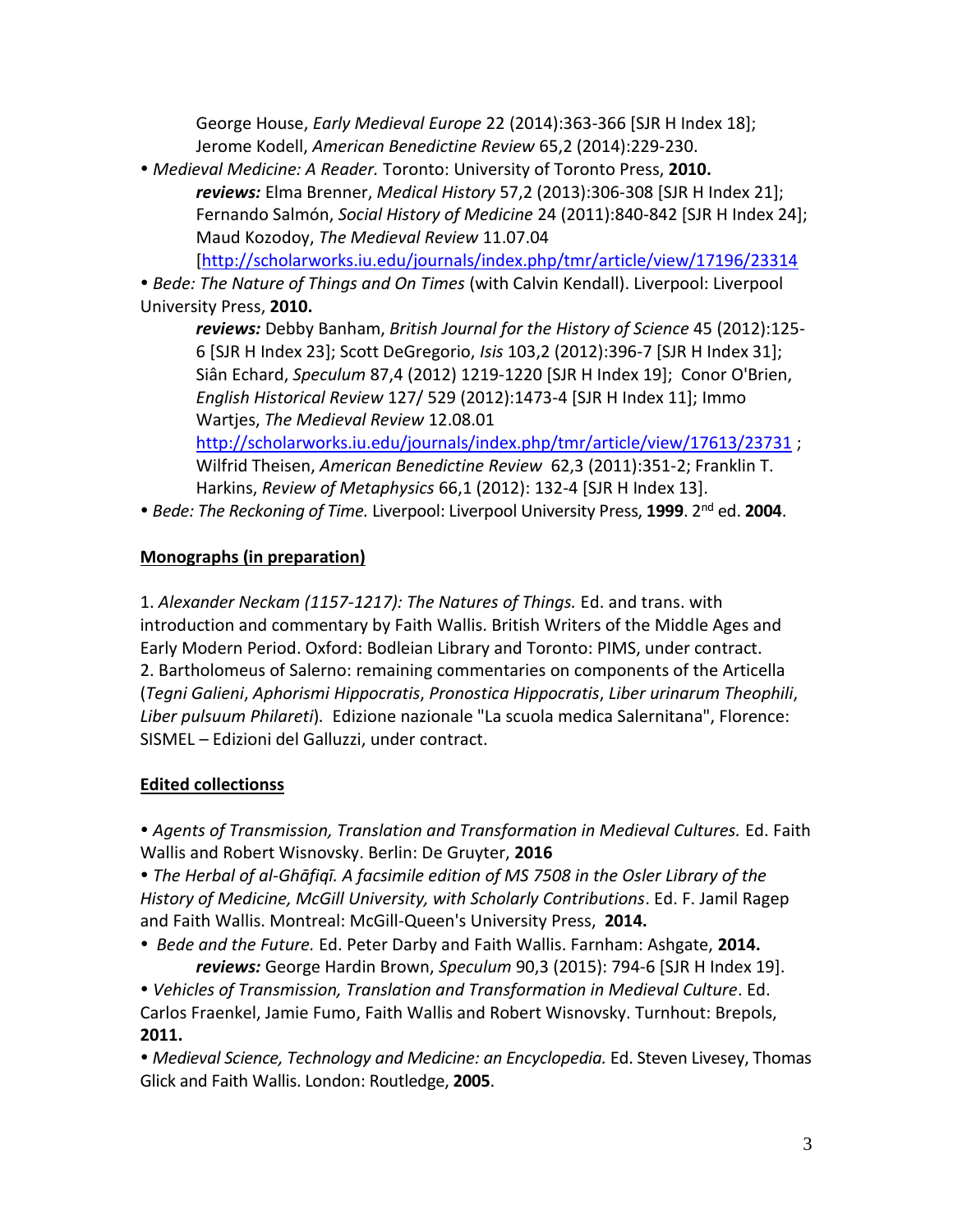*reviews:* Shana Worthen, *Annals of Science* 64,2 (2007) [SJR H Index 14], 284-286; Martin Guha, *Reference Reviews* 20,6 (2006):47-48.

 *75 Books from the Osler Library.* Ed. Pamela Miller and Faith Wallis. Montreal: Osler Library, **2004**.

*reviews:* Elizabeth Fee, *JAMA* 294, 21 (2005):2769 [SJR H Index 582].

### **Essays in collections/chapter in books (published or in press)**

• "An Eleventh-Century "Science Album": Madrid, Biblioteca Nacional de España, Mss/9605", *HispaNord/Proyecto Codex — De l'Espagne à l'Europe du Nord. Les manuscrits enluminés français et flamands de la Biblioteca Nacional de España*, Anne-Marie Legaré et Samuel Gras, Lille : Presses Univ. du Septentrion, 2020. **in press** •"Hildegard of Bingen: Illness and Healing." In *Cambridge Companion to Hildegard of Bingen*, ed. Jennifer Bain. Cambridge: Cambridge University Press, **2020.**

"*Sortes sanctorum* and *Alea celi*: Dicing and Divination in Some Insular Computus Manuscripts." *Proceedings of the Fourth International Conference on the Science of Computus, National University of Ireland, Galway, 14 July 2012*. Ed. Immo Wartjes. **forthcoming.**

•"Latin Traditions of Uroscopy." In *A Companion to Henry Daniel*, ed. Teresa Tavormina and Sarah Star. Toronto: University of Toronto Press **in press**

 "Rectores at Risk: the Heresy on Intellectuals in Bede's *Commentary on Proverbs*." In *Cities, Saints and Communities in Early Medieval Europe: Essays in Honour of Alan T. Thacker*, ed. by Scott DeGregorio and Paul Kershaw. 129-143. (Turnhout: Brepols, **2020**).

 "Diagrams as Glosses in a Family of English Twelfth-Century Manuscripts of Bede's *De temporum ratione*." In *The Visualization of Knowledge in Medieval and Early Modern Europe*, ed. Adam Cohen, Katrin Kogman-Appel, Marcia Kupfer and Andrea Worm. 291- 326.(Turnhout: Brepols, **2020**).

•"Bede's Eye: Number and Experience as a Grammar of Science in the Early Middle Ages." *La conoscenza scientifica nell'alto medioevo. Atti della Sessantasettesima Settimana di Studio del Centro italiano di studi sull'alto medioevo.* vol. 2, 659-698. Spoleto: CISAM, **2020**

•"Between Reading and Doing: the Case of Medieval Manuscript Books of Practical Medicine." In *The Edinburgh History of Reading: A World Survey from Antiquity to the Present*, ed. Mary Hammond. 115-134. Edinburgh: Edinburgh University Press, **2020**

 "Science". In *Brill Companion to Isidore of Seville*, ed. Jamie Wood and Andrew Fear. 182-221. Leiden: Brill, **2019**

• "Pre-Modern Surgery: Wounds, Words and the Paradox of 'Tradition'." In *Palgrave Macmillan Handbook of the History of Surgery*, ed. Thomas Schlich. 49-70 London: Palgrave Macmillan, **2018.**

 "Character and Complexion in Twelfth-Century Medicine," in *Miroirs de la mélancholie*, ed. Hélène Cazes and Anne-France Morand. Collections de la République des Lettres. 59-86. Paris: Hermann, **2015.**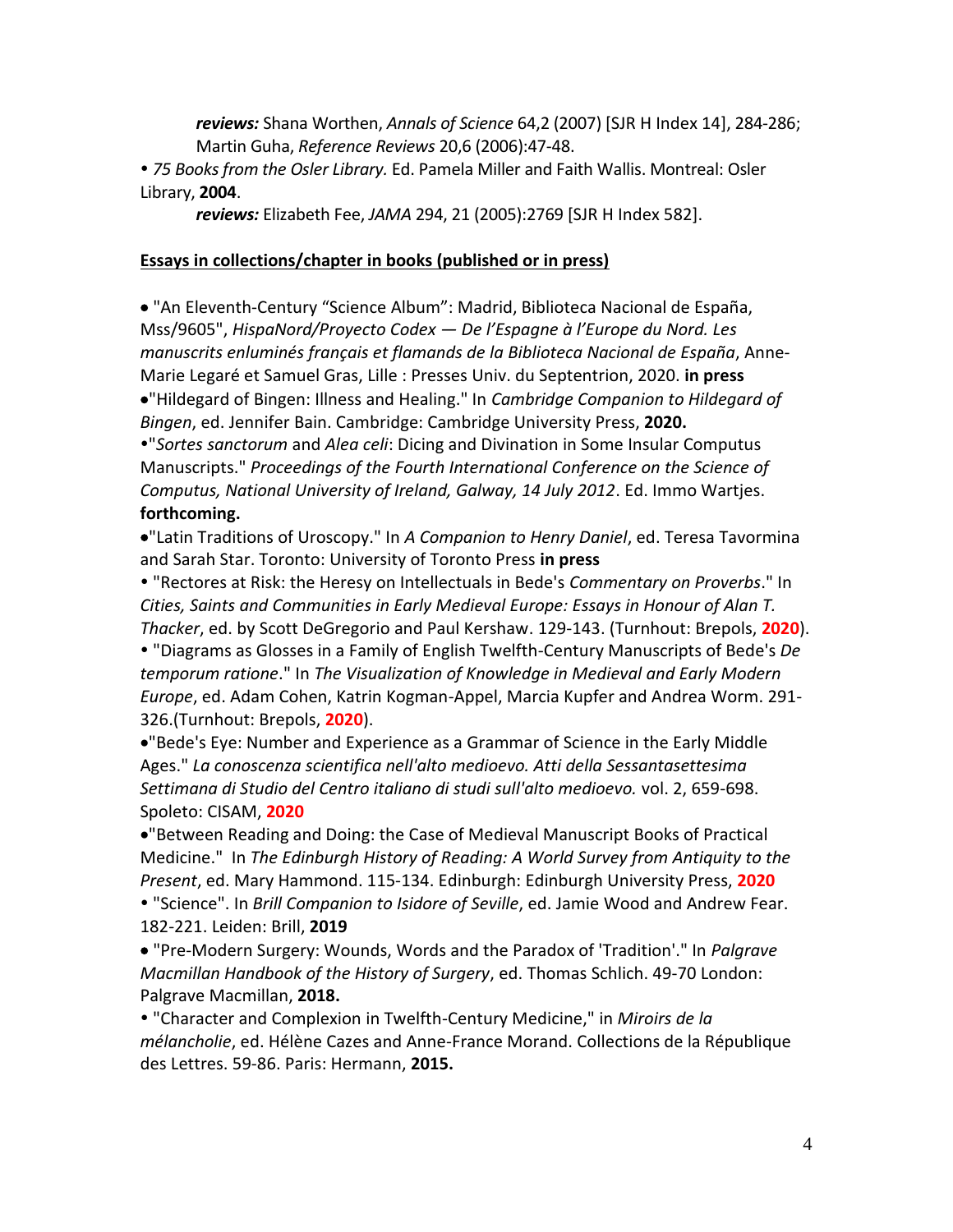•"Why did Bede Write a Commentary on Revelation?" in *Bede and the Future*, ed. Peter Darby and Faith Wallis. 23-45. Farnham: Ashgate, **2014**.

 "Medicine and the Senses," in *A Cultural History of the Senses. Vol. 2: the Middle Ages*, ed. Richard Newhauser. 133-152. New York: Berg, **2014.**

 "Calendars and Time (Christian)." *Oxford Bibliographies in Medieval Studies.* Oxford: Oxford University Press, **2014**.

http://www.oxfordbibliographies.com/view/document/obo-9780195396584/obo-9780195396584-0130.xml?rskey=1zMTVN&result=24&q=

 "The Ghost in the *Articella*: a Twelfth-Century Commentary on the Constantinian *Liber Graduum*." In *Herbs and Healers from the Ancient Mediterranean through the Medieval West: Essays in Honor of John M. Riddle*, ed. Anne Van Arsdall and Timothy Graham. 207-269. Aldershot: Ashgate, **2012.**

 "Counting all the Bones: Measure, Number and Weight in Early Medieval Texts About the Body." In *Was zählt: Ordnungsangebote, Gebrauchsformen, Erfahrungsmodalitäten des "numerus" im Mittelalter*, ed. Moritz Wedell. 185-207. Vienna: Böhlau, **2012**.

 "Why was the Aphorisms of Hippocrates Re-Translated in the Eleventh Century?" In *Vehicles of Transmission, Translation and Transformation*, ed. Carlos Fraenkel, Jamie Fumo, Faith Wallis and Robert Wisnovsky. 179-199. Turnhout: Brepols, **2011.**

 "Bede's 'Science'." In *The Cambridge Companion to Bede*, ed. Scott DeGregorio. 113- 126. Cambridge: Cambridge University Press, **2010.**

 "Michael of Rhodes and Time-Reckoning: Calendar, Almanac, Prognostication," in *The Book of Michael of Rhodes*, ed. Pamela O. Long, David McGee and Alan M. Stahl. Vol. 3, pp. 281-319. Cambridge, Mass.: MIT Press, **2009.**

 "Giulio Guastavini's Commentary on pseudo-Aristotle's Account of Male Same-Sex Coitus, *Problemata* 4.26." In *The Sciences of Homosexuality in Early Modern Europe*, ed. Kenneth Borris and George Rousseau. 55-71. London: Routledge, **2008**.

 "Twelfth-century Commentaries on the *Tegni*: Bartholomaeus of Salerno and Others." In *Les parcours de l'Ars medica (Tegni) de Galien: lectures et interpétations depuis la fin de l'Antiquité jusqu'aux Universités médiévales*, ed. Nicoletta Palmieri. 127-168. Saint-Étienne: Centre Jean-Palerne, **2008**.

 "Gregory of Tours' Nosebleeds," in *Une traversée des savoirs. Mélanges offerts à Jackie Pigeaud*, ed. Philippe Heuzé and Yves Hersant. Pp. 417-436. Quebec: Les Presses de l'Université Laval, **2008**.

 "Caedmon's Created World and the Monastic Encyclopedia." In *Caedmon's Hymn and Material Culture in the Anglo-Saxon World*, ed. Allen Frantzen and John Hines. 80-111. Morgantown WV: West Virginia University Press, **2007**.

 "The *Articella* Commentaries of Master Bartholomaeus," in *La Scuola medica salernitana: gli autori e i testi*, ed. Agostino Paravicini Bagliani. 125-164. Florence: SISMEL**, 2007**.

 "*Si Naturam Quaeras*: Reframing Bede's 'Science'," in *Innovation and Tradition in the Writings of the Venerable Bede*, ed. Scott DeGregorio, Medieval European Series 7. 61- 94. Morgantown, WV: West Virginia UP, **2006**.

 "'Number Mystique' in Early Medieval Computus Texts," in *Mathematics and the Divine: a Historical Study*, ed. Tuen Koetsier and L. Bergmans, 181-199. Amsterdam: Elsevier, **2005**.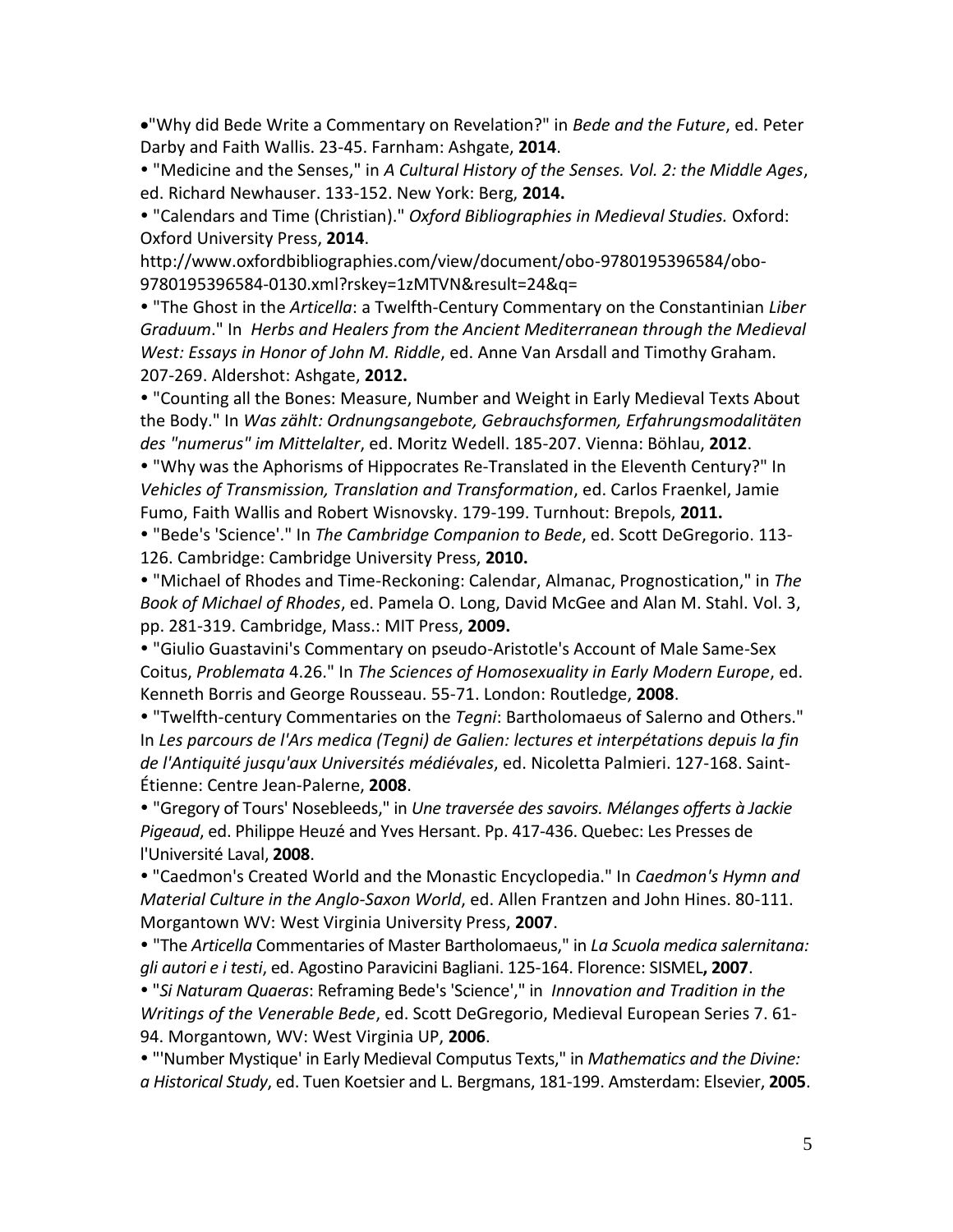"The Book of the Head in Osler Library MS 7586," in *A Distinct Voice: Medieval Essays in Honor of Leonard E. Boyle, o.p.*, ed. William Stoneman and Jacqueline Brown, 121-154. Notre Dame: University of Notre Dame Press, **1997**.

 "Chronology and Systems of Dating", and "Science", in *Medieval Latin Studies: an Introduction and Bibliographic Guide*, ed. George Rigg and Frank A.C. Mantello. 342-347, 383-387. Washington: Catholic University of America Press, Washington D.C., **1996**.

 "W.W. Francis: Scholar and Showman of the Osler Library, " in *Essays in Canadian Library History*, ed. Peter F. McNally, 319-344. Ottawa: Canadian Library Association, **1996**.

 "The Experience of the Book: Manuscripts, Texts, and the Role of Epistemology in Early Medieval Medicine," in *Knowledge and the Scholarly Medical Traditions*, ed. Don G. Bates, 101-126. Cambridge: Cambridge University Press, **1995**.

 "Medicine in Medieval *Computus* Manuscripts," in *Manuscript Sources of Medieval Medicine*, ed. Margaret Schleissner, 105-143. New York: Garland, **1995**.

 "Images of Order in the Medieval Computus," in *ACTA XIV: Ideas of Order in the Middle Ages*, edited by Warren Ginsberg, 45-67. Binghamton: State University of New York Press, **1990**.

 "The Church, the World, and the Time," in *Normes et pouvoirs à la fin du moyen âge*, edited by Marie-Claude Deprez-Masson, 15-29. Inedita et rara 7. Montreal: Ceres, **1990**.

## **Essays in collections/chapters in books (in preparation)**

 "Disease, 1000-1300." In *Handbook of Medieval Environmental History* vol. 2, ed. Timothy Newfield and Philip Slavin (Leiden: Brill; text submitted to editors)

## **Electronic publications**

*The Calendar and the Cloister: MS Oxford St John's College 17.*  <http://digital.library.mcgill.ca/ms-17>

> A digital facsimile of an important  $12<sup>th</sup>$  century English manuscript containing materials on time-reckoning, medicine, mathematics, cosmography and related topics, with a folio-by-folio hypertext commentary, background essays, glossary, bibliography, inventory of related manuscripts, and transcriptions of selected texts.

## **Refereed articles in journals (published and in press)**

"The Book of the Head and the Book of Skin: Compilation and "Decompilation" in some Medieval Manuscripts of Practical Medicine in the Osler Library (McGill University)." *Florilegium* 33 (2016 [published 2019]: 15-44

"Albums of Science in Twelfth-Century England." *Peritia* 28 (**2017**): 195-224 [SJR H Index 5]

 "*Salsamenta pictavensium*: Gastronomy and Medicine in Twelfth-Century England" (with Giles Gasper). *English Historical Review* 131; 553 (**2016**): 1353-1358 [SJR H Index 11]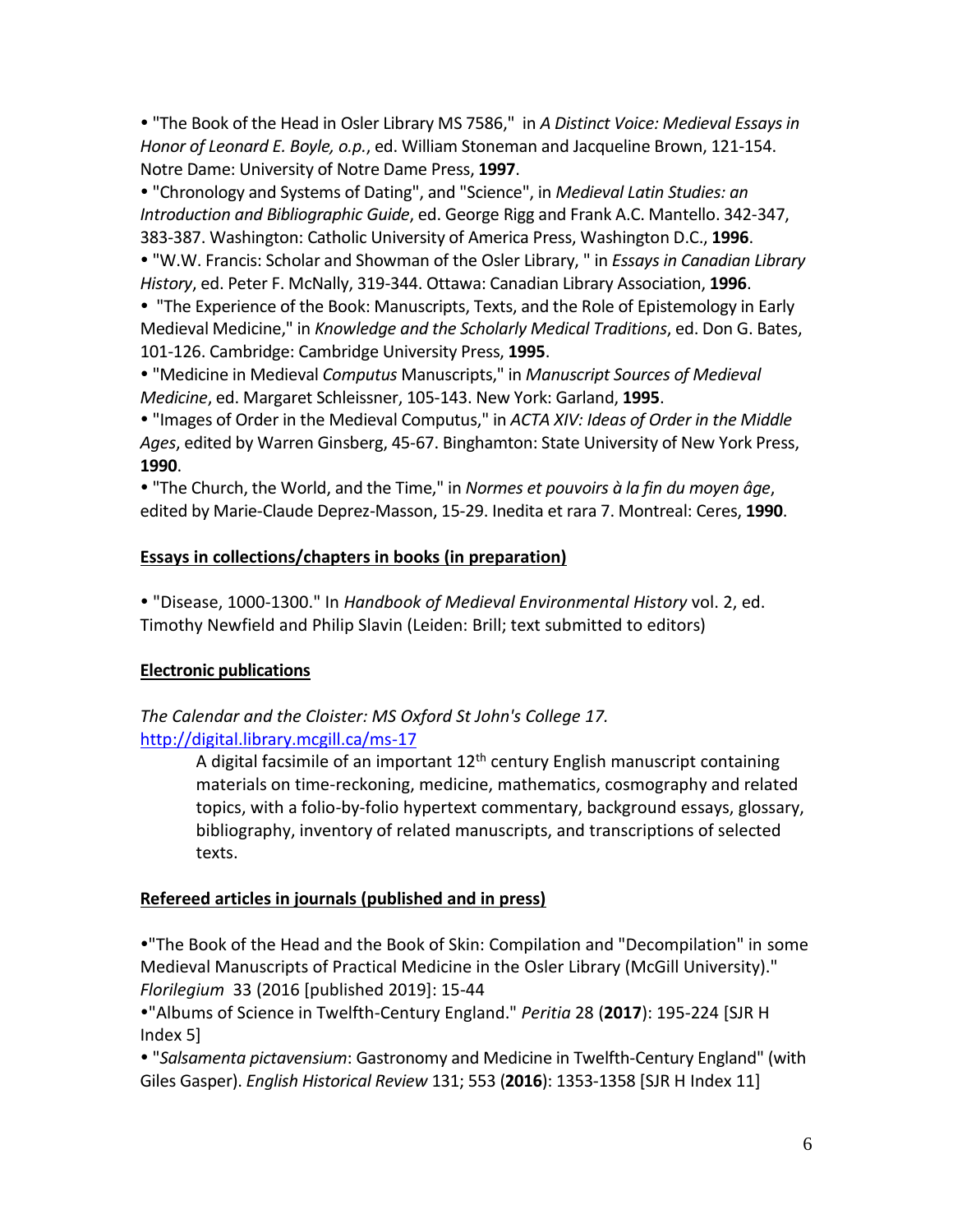"What a Diagram Shows: a Case Study of *Computus*." *Studies in Iconography* 36 (**2015**): 1-40 [SJR H Index 4]

 "Computus, *Computus*, Crusade, and Construction: Writing England's Monastic Past and Future in MS Oxford St John's College 17." *New Medieval Literatures* 13 (**2011**):220- 238

 Guest editor, *Medicine and the Soul of Science: Essays by and in Memory of Don G. Bates*  = *Canadian Bulletin of Medical History* 26,1 (**2009**). "Guest Editor's Preface", pp. 7-10 [SJR H Index 11]

 "Anselm and the *Articella*," *Traditio* 59 (**2004**): 129-174. (with Giles Gasper) [SJR H Index 8]

 "Inventing Diagnosis: Theophilus' *De urinis* in the Classroom," *Dynamis* 20 (**2000**): 31-73 [SJR H Index 8]

 "Signs and Senses: Diagnosis and Prognosis in Early Medieval Pulse and Urine Texts." *Social History of Medicine* 13 (**2000**): 265-278 [SJR H Index 24]

 "Theory and Practice in the Trial of Jean Domremi," (with Geneviève Dumas) *Journal of the History of Medicine and Allied Sciences* 54 (**1999**):55-87 [SJR H Index 22]

 "Lifetime Learning as Ethical Imperative: Listening Afresh to Sir William Osler." *Transactions of the Royal Society of Canada*, 6th ser., 3 (**1992**):87-97 [SJR H Index 1]

## **Editorials and non-refereed articles**

•"An 'Ideal Bibliography' and a 'Kind of Pageant': Osler's Library and Conrad Gesner's Bibliographia Animata." *Osler Library Newsletter* 134-135 (Summer/Fall 2021) 1-6.

 "Piety and Prejudice." *Canadian Medical Association Journal*, 156(11) (June 1, **1997**):1549-1551.

 "The Man in the Library," in *This is our Work: The Legacy of Sir William Osler*, by Ted Grant, 44-50. Philadelphia: American College of Physicians, **1994**.

# **Reference works, encyclopedia articles, exhibition catalogues**

 "Scientific Writing," in *Encyclopedia of Medieval British Literature*, ed. Siân Echard and Robert Rouse. Vol. 3, pp. 1665-1670. Oxford: Blackwell, **2017**.

 "Isidore of Seville (literary works)". *Oxford Dictionary of Late Antiquity*, ed. Mark Humphreys and Oliver Nicholson. Oxford: Oxford University Press, **2018**

"Calendars and reckoning of time," in *Oxford Dictionary of the Middle Ages*, ed. Robert Bjork. pp. 323-326. Oxford: Oxford University Press, **2010**

 "Oxford, St John's College MS 17." In *Pen and Parchment: The Art of Drawing in the Middle Ages* [exhibition catalogue]. Pp. 105-107. Metropolitan Museum of Art, New York City, **2009.**

 "Bartholomaeus of Salerno", "Bede", "Computus", "Gilles de Corbeil", "Maurus of Salerno", "Medicine, theoretical", "Medicine, practical", "Nicholas of Salerno", "Urso of Calabria" in *Medieval Science, Technology and Medicine: an Encyclopedia.* Ed. Steven Livesey, Thomas Glick and Faith Wallis. London: Routledge, **2005.**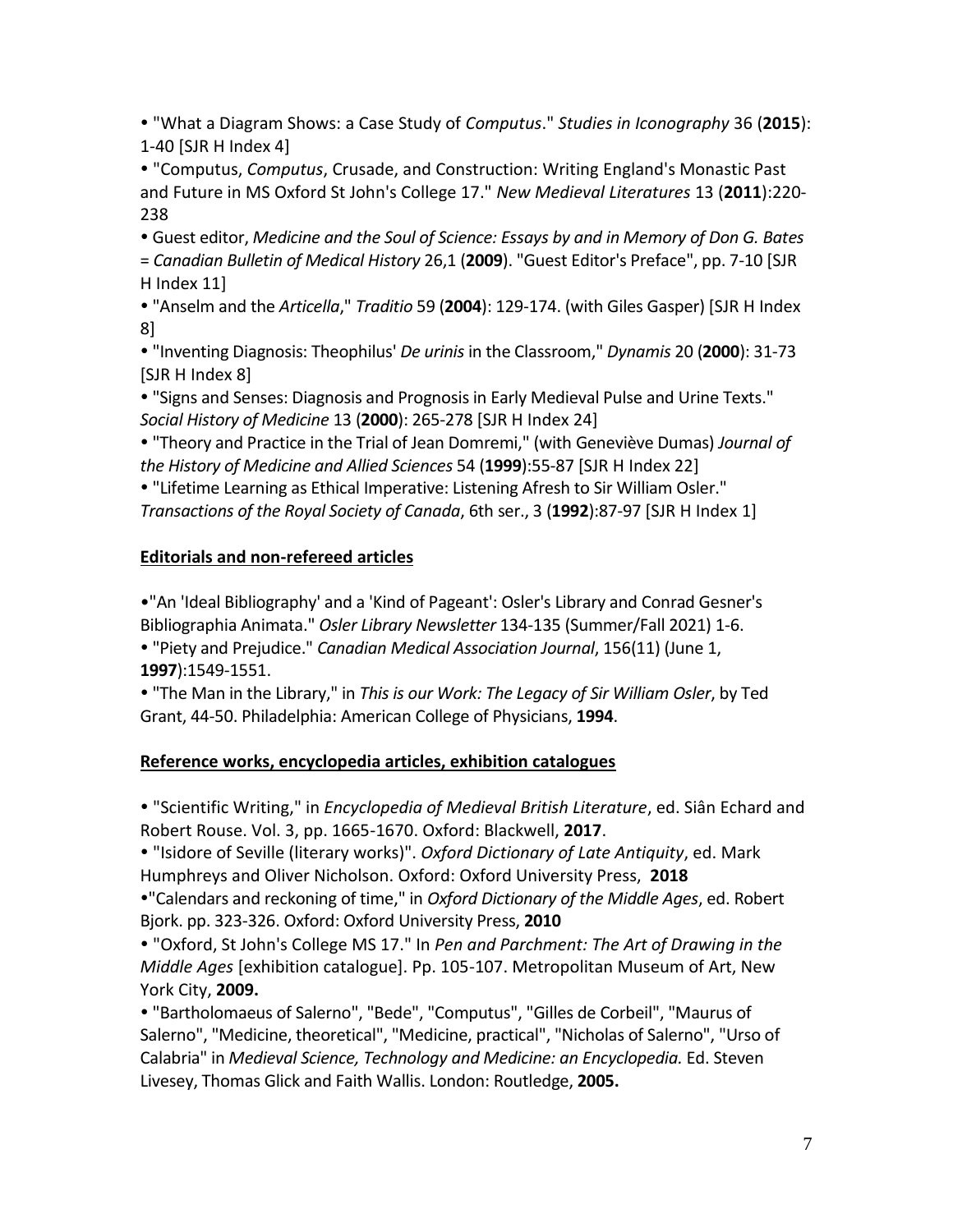"Cingius" and "Cologne Prologue," in *Sources of Anglo-Saxon Literary Culture* vol. "C" ed. Tom Hall. Kalamazoo: Medieval Institute Publications, **forthcoming**.

• "T. Wesley Mills." *Dictionary of Canadian Biography* v.14. Toronto: University of Toronto Press, **1998**. Pp. 760-762.

### **Book reviews**

#### *Essay reviews*

*Computus and its Cultural Context in the Latin West, AD 300-1200. Proceedings of the 1 st International Conference on the Science of Computus in Ireland and Europe, Galway, 14-16 July, 2006.* Ed. Immo Warntjes and Dáibhí Ó Cróinín. Studia traditionis theologiae 5. Turnhout: Brepols, 2010. In *Journal of the History of Astronomy* 44 (**2013**): 101-104. "The Ambiguities of Medieval *Memoria*." *Canadian Journal of History* 30 (**1995**):77-83.

### *Reviews*

• Peregrine Horden. *Cultures of Healing: Medieval and After. Collected Studies.* Variorum Collected Studies Series CS1073. London and New York: Routledge, 2019. *Social History of Medicine* Volume 33, Issue 1, February **2020**, Pages 331–333

Sara M. Butler, *Forensic Medicine and Death Investigation in Medieval England.*  Routledge Research in Medieval Studies. New York and London: Routledge, 2015. *American Historical Review* 121,4 (**2016**): 1353-1354.

Anne Kirkham and Cordelia Warr, eds. *Wounds in the Middle Ages.* The History of Medicine in Context. Farnham: Ashgate, 2014. *Social History of Medicine.*

Jacalyn Duffin. *Medical Saints: Cosmas and Damian in a Post-Modern World*. Oxford: Oxford University Press, 2013, in *Isis* 106,2 (**2015**): 505-6.

Henry of Huntingdon, *Anglicanus ortus. A Verse Herbal of the Twelfth Century.* Ed. and Trans. Winston Black. Toronto: Pontifical Institute of Mediaeval Studies and Oxford: Bodleian Library, 2012. In *Isis* 105,3 (**2014**):635-6.

Roy Liuzza. *Anglo-Saxon Prognostics. An Edition and Translation of Texts from London, British Library, MS Cotton Tiberius A.iii.* Cambridge: D.S. Brewer, 2011. In *Preternature* 2 (**2013**):279-284.

*Politiques des émotions au Moyen Âge.* Ed. Damien Boquet and Piroska Nagy. Micrologus' Library 34. Florence: SISMEL Edizioni del Galluzzo, 2010. In *Canadian Bulletin of Medical History* 29 (**2012**): 402-4

 *Between Text and Patient: The Medical Enterprise in Medieval and Early Modern Europe.* Ed. Florence Eliza Glaze and Brian K. Nance. Micrologus' Library 39. Florence: SISMEL – Edizioni del Galluzzo, 2011. In *Journal of Medieval Latin* 22 (**2012**):291-295.

• Immo Warntjes. *The Munich Computus: Text and Tradition. Irish Computistics between Isidore of Seville and the Venerable Bede and its Reception in Carolingian Times.*  Sudhoffs Archiv Beihefte 59. Stuttgart: Franz Steiner Verlag 2010. In *The Mediaeval Journal* 1, 2 (**2011):** 106-109.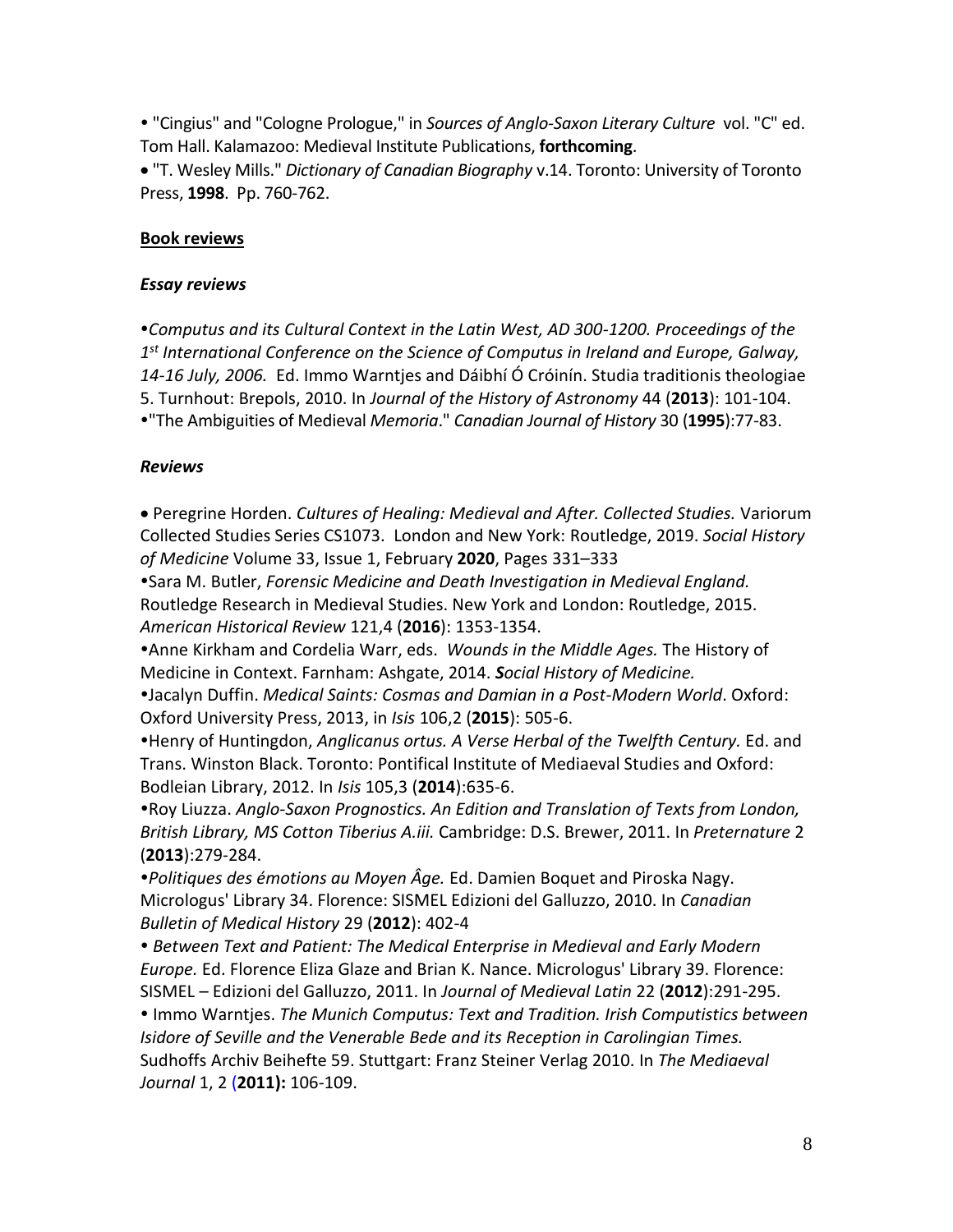**• Une conquête des savoirs. Les traductions dans l'Europe latine (fin du XIe siècle – milieu** *du XIIIe siècle.* Actes du Colloque organisé à la Fondation Singer-Polignac le jeudi 27 novembre 2008. Ed. Max Lejbowicz. Rencontres Médiévales Européennes 9. Turnhout: Brepols, 2009. *Aestimatio* 8 (**2011**): 110-115.

 Arno Borst (ed.) *Schriften zur Komputistik im Frankreich von 721 bis 818.* (Monumenta Germaniae Historica, Quellen zur Geistesgeschichte des Mittelalters 21.) Hannover: Hahnsche Buchhandlung, 2006. 3v, in *Speculum* 83 (**2008**): 668-670.

 Hugh Trevor-Roper. *Europe's Physician. The Various Life of Sir Theodore de Mayerne.* New Haven and London: Yale University Press, 2006, in *Canadian Bulletin of Medical History*, 25 (**2008)**: 551-553.

 Victoria Sweet, *Rooted in the Earth, Rooted in the Sky. Hildegard of Bingen and Premodern Medicine.* New York and London: Routledge, 2006, in *Isis* 98 (**2007**):622-623

 Marcia Kupfer, *The Art of Healing: Painting for the Sick and the Sinner in a Medieval Town.* University Park: Pennsylvania State University Press, 2003, in *Bulletin of the History of Medicine* 80 (**2006**):580-581.

 Piers D. Mitchell, *Medicine in the Crusades: Warfare, Wounds and the Medieval Surgeon.* (Cambridge: Cambridge University Press, 2004), in *Social History of Medicine* 18 **(2005)**: 515-516.

 Georges Declercq, *Annus Domini: the Origins of the Christian Era.* Turnhout: Brepols, 2000, in *English Historical Review* 119, no. 484 (**2004**): 1377-1378.

 Anne Van Arsdall, *Medieval Herbal Remedies: the "Old English Herbarium" amd Anglo-Saxon Medicine* (London and New York: Routledge, 2002), in *Speculum* 79 (**2004**):1168- 1170.

 Peter Biller and Joseph Ziegler, eds. *Religion and Medicine in the Middle Ages.* York Studies in Medieval Theology III (York: York Medieval Press, 2001), in *Social History of Medicine* 16 (**2003**): 135-137.

 Minta Collins, *Medieval Herbals: the Illustrative Tradition* (London: British Library, 2000) in *Canadian Bulletin of Medical History* 19,2 (**2002**):257-258.

 Jacqueline Marie Musacchio, *The Art and Ritual of Childbirth in Renaissance Italy.* (New Haven: Yale University Press, 1999) in *Canadian Journal of History* 36 (**2001**):120-122.

 Juhanni Norri, *Names of Body Parts in English, 1400-1550.* Suomalaisen Tiedeakatemian Toimituksia/Annales Academiae Scientiarum Fennicae. Sarja-ser. Humaniora 291. ([Helsinki]: Academia Scientiarum Fennica, 1998) in *Journal of English and Germanic Philology* 99 (**2000**):442-444.

 Evelyn Edson, *Mapping Space and Time. How Medieval Mapmakers Viewed Their World.* (London: British Library, 1997), in *Imago Mundi* 51 (**1999**):173-174.

 Stephen McCluskey, *Astronomies and Cultures in Early Medieval Europe* (Cambridge: Cambridge University Press, 1998), in *Journal for the History of Astronomy* 30 (**1999**):317- 319.

 Faye Getz, *Medicine in the English Middle Ages* (Princeton: Princeton University Press, 1998) in *American Historical Review* (**1999**):1730-1731.

 James P. Carley and Colin G.C. Tite, eds. *Books and Collectors 1200-1700. Essays presented to Andrew Watson.* The British Library Studies in the History of the Book.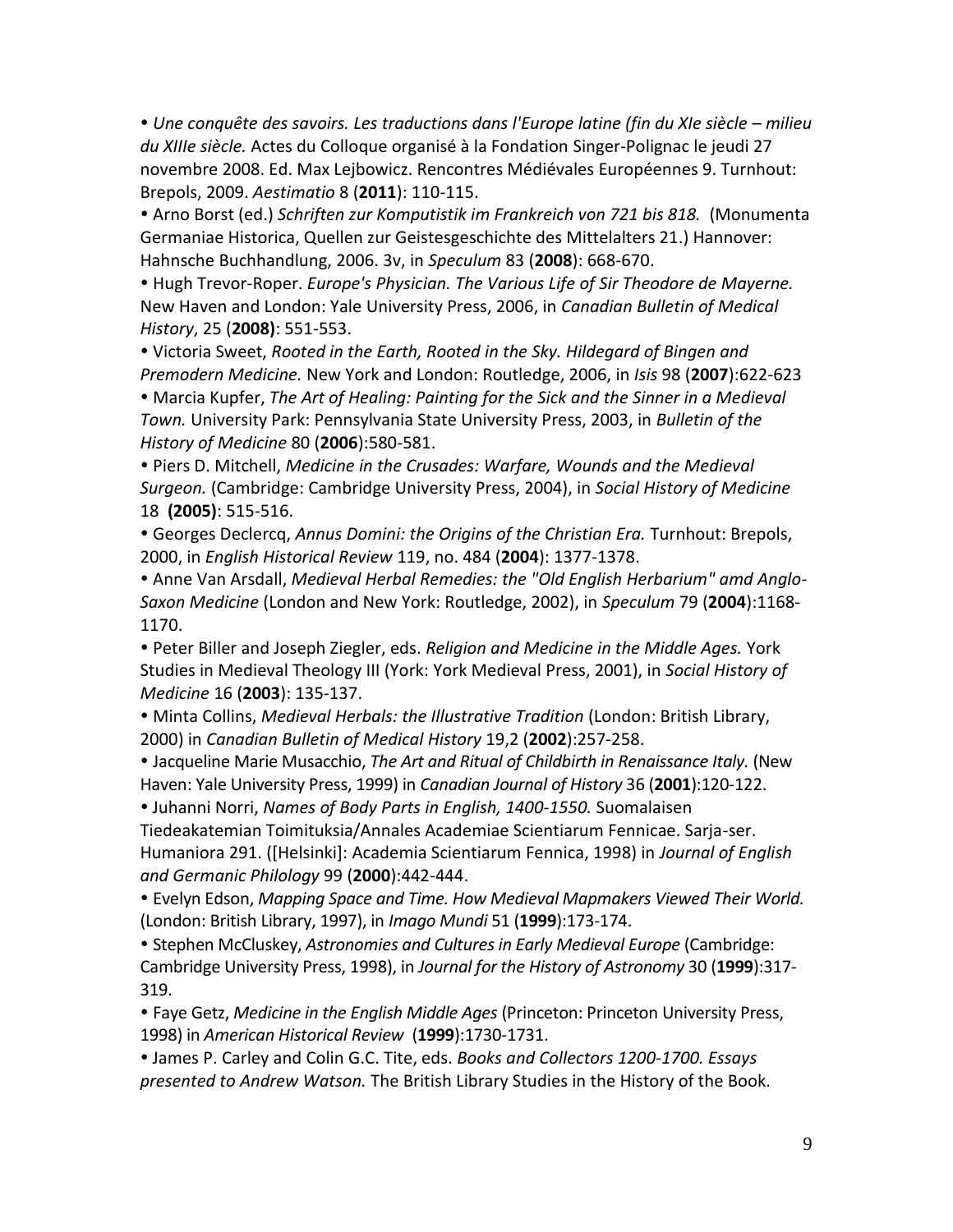(London: The British Library, 1997) in *Papers of the Bibliographical Society of Canada* 37/2 (**1999**):73-75.

 Godefroid de Callataÿ, *Annus platonicus: A Study of World Cycles in Greek, Latin and Arabic Sources.* Publications de l'Institut Orientaliste de Louvain, 47. (Louvain-la-Neuve: Peeters Press/Université catholique de Louvain, 1996) in *Isis* 90 (**1999**):354-355.

 Judith M. Bennett, *Ale, Beer and Brewsters in England: Women's Work in a Changing World, 1300-1600* (New York and Oxford: Oxford University Press, 1996) in *Labour/Le travail* 42 (**1998**):243-246.

 L.M. Eldredge, ed. *Benvenutus Grassus: The Wonderful Art of the Eye. A Critical Edition of the Middle English Translation of his 'De probatissima arte oculorum'.* (East Lansing: Michigan State University Press, 1996) in *Medical History* 42 (**1998**):415-416.

 Annmarie Adams, *Architecture in the Family Way* (Montreal: McGill-Queen's University Press, 1996) in *McGill News* Winter **1996**. Pp. 34-35.

 Michael R. McVaugh, *Medicine Before the Plague; Practitioners and their Patients in the Crown of Aragon 1285-1345* (Cambridge: Cambridge University Press, 1993) in *Histoire sociale/Social History* 28 (**1995**):253-255.

 J.N. Hillgarth, *Readers and Books in Majorca, 1229-1550* (Paris: C.N.R.S., 1991) in *Speculum* 69 (**1994**):495-498.

 John J. Miner, *The Grammar Schools of Medieval England: A.F. Leach in Historiographical Perspective*. (Montreal and Kingston: McGill Queen's University Press, 1990) in *Speculum* 67 (**1992**):456-7.

 Archibald R. Lewis, *Nomads and Crusaders, A.D. 1000-1368*. (Bloomington: University of Indiana Press, 1988), in *The International History Review*, 12 (**1990**):129-133.

 Mary Dove, *The Perfect Age of Man's Life*. (Cambridge: Cambridge University Press, 1986), in *Speculum*, 64 (**1989**): 936-939

 Larry J. Wygant, ed. *The Truman G. Blocker, Jr. History of Medicine Collections: Books and Manuscripts*. (Austin: University of Texas Press for Galveston: The University of Texas Medical Branch, 1986) in *Papers of the Bibliographical Society of Canada*, 25 (1986):187- 189.

## **Scholarly translations**

 Kenneth Borris, ed. *Same-Sex Desire in the English Renaissance.* London and New York: Routledge, **2004.** Translations from Latin of, and notes on, the following medieval and Renaissance texts: Edward Coke (pp. 95-96); Avicenna (128-130); Rodrigo de Castro (141- 143); Lilio Gregorio Giraldi (321-325); Niccolò Leonico Tomeo (208-209); Pietro d'Abano (132-140) ; Giambattista della Porta (192-195); Bartolommeo della Rocca (185-191); Johannes Thuilius (47-50); Theodor Zwinger (210-223).

 *Eros and Anteros: The Medical Traditions of Love in the Renaissance*. Ed. Donald A. Beecher and Massimo Ciavolella. University of Toronto Italian Studies, 9. Ottawa: Dovehouse, **1992** Articles by Jean Céard and Jackie Pigeaud.

## **EDITORIAL CONTRIBUTIONS**

•Editorial Board, Durham University IMEMS Studies (Boydell and Brewer) **2021-present** •Editorial Committee, *Journal of British History* **2009-2011**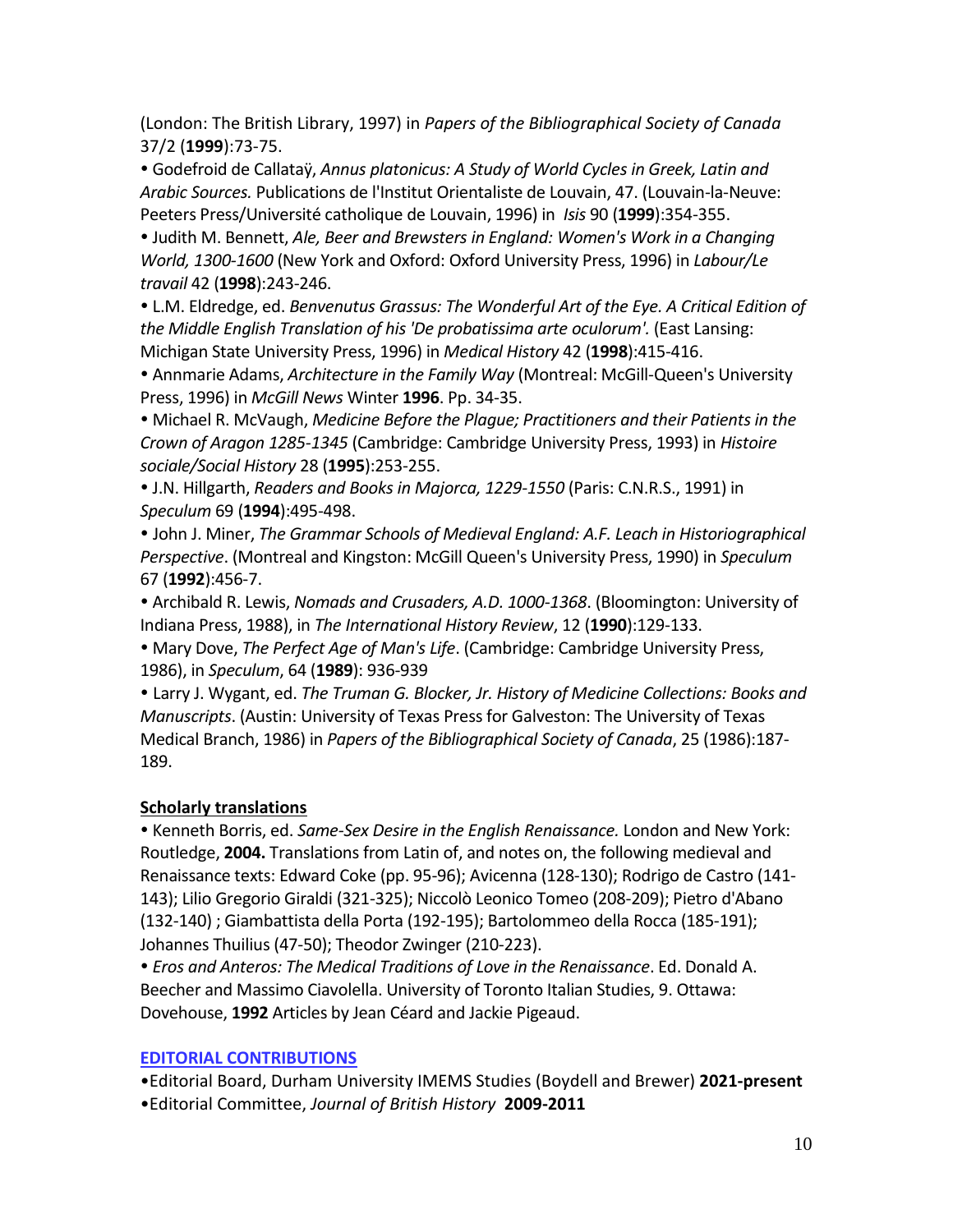•Editorial board member of *MEDICA: The Journal for the Interdisciplinary Study of Ancient, Medieval, and Early Modern Medicine*, **2002-present.**

•Editorial Board member, *Bulletin of the History of Medicine* **2012-2014**

•Editorial board member of *Canadian Bulletin of Medical History*, **1988-1991**. Book Review Editor, **1992-1999.**

•Editor. *Osler Library Newsletter*, **1990-2013**.

•Co-editor of *Memini* (newsletter, now journal of the Société d'Études médiévales du Québec), **1989-1991**. Editorial board member of *Memini* **2010-**

### **AWARDS AND DISTINCTIONS**

•Invited Visiting Fellow, Max Planck Institute for the History of Science, Berlin. **March 2018.**

•Slater Visiting Fellow, University College/Institute for Medieval and Early Modern Studies, Durham University (U.K.), Easter term **2015.**

•Fellow, Society of Antiquaries of London. **Elected May 2013.**

•H. Noel Fieldhouse Award for Distinguished Teaching, Faculty of Arts, McGill University. **1997.**

### **RESEARCH GRANTS**

•**2017-2020:** Social Sciences and Humanities Research Council of Canada Insight Grant: "Master Bartholomaeus of Salerno (fl. ca 1150-1170): An Edition of his Major Medical Works." \$65,923 (\$21,334 + 24,942 + 19,637).

**2016-2017.** McGill University. Office of Vice-Principal (Research and International Relations) SSHRC Internal Research Grant*.* "Reason and Reckoning: Albums of Science in England: ca. 1000-ca. 1200." \$6,000.

**2008-2012.** Fonds québecois de la recherche sur la société et la culture*.* Grant in support of an *équipe universitaire en fonctionnment* (with Robert Wisnovsky (Principal Investigator), Carlos Fraenkel, Jamie Fumo, Jamil Ragep and Sebastian Sobecki): "Transmission, translation and transformation in medieval cultures." 2008-2012. \$338,725.

•**2006-2007** SSHRC Conference grant for Workshop on "Vehicles of Transmission, Translation and Transformation" (with Robert Wisnovsky, Jamie Fumo and Carlos Fraenkel) \$23,000.

•**2006-2008**. *Fonds québecois de la recherche sur la société et la culture.* Grant in support of an *équipe en emergence* (with Robert Wisnovsky, Carlos Fraenkel and Jamie Fumo): "Transmission, translation and transformation in medieval cultures." (\$42,000) •**2004.** *Associated Medical Services. Hannah Development Grant.* \$7,185 for conference to celebrate 75th anniversary of the Osler Library entitled "Medical Books and Medical Libraries in Historical Perspective."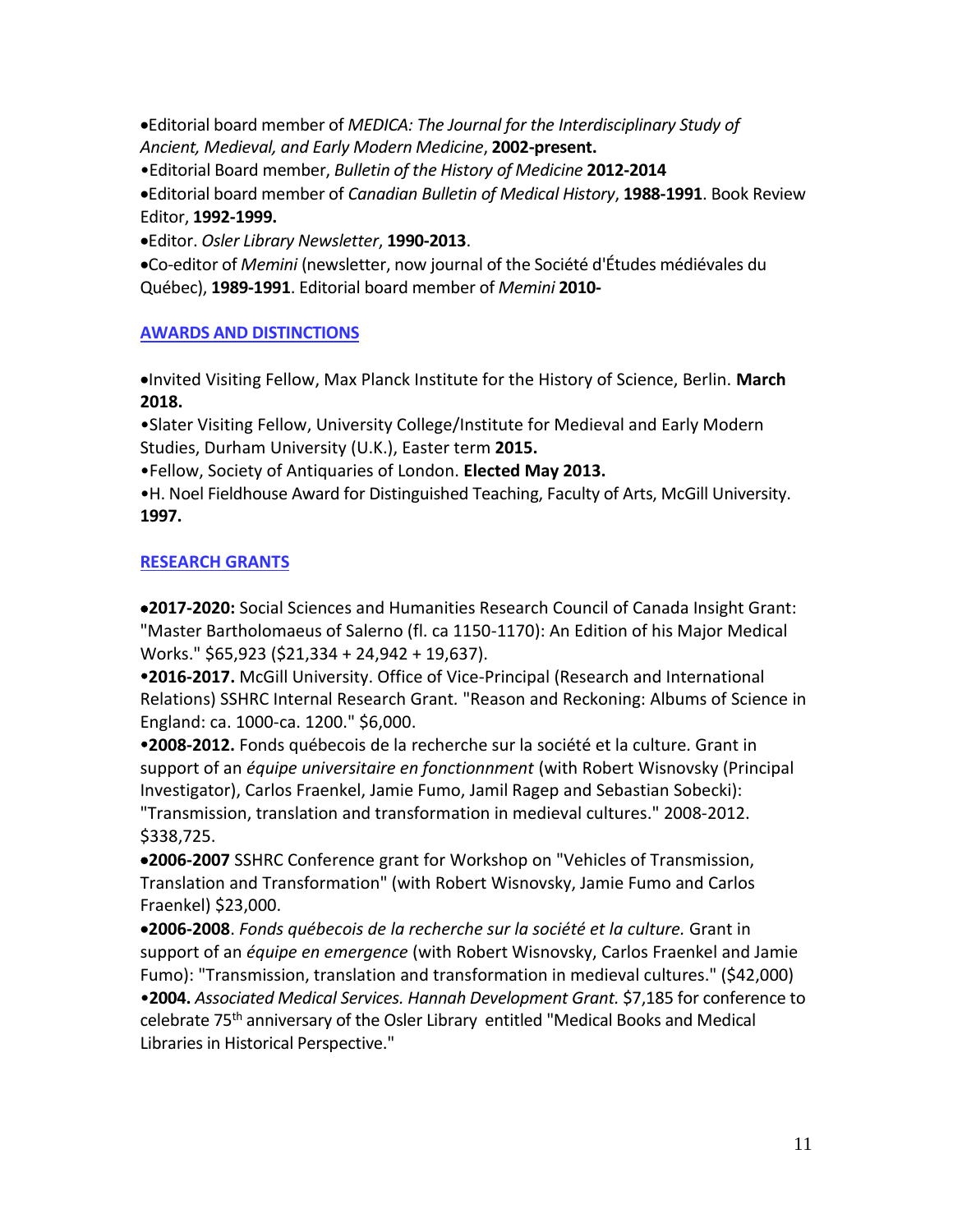•**2004.** *McGill University, Digital Collections Programme. Tomlinson Digital Innovation Award* (\$15,000) to produce a hypertext commentary on MS Oxford, St John's College 17 (in partnership with Oxford University).

•**2006.** *McGill University. Office of Vice-Principal (Research and International Relations) SSHRC Internal Research Grant.* (\$4,500). Topping-up grant to complete *The calendar and the cloister*: a digitized facsimile edition of MS Oxford St John's 17, with hypertext commentary.

•**1999-2001.** *McGill University. Faculty of Graduate Studies and Research. Internal Research Grant.* Research grant (\$756) for a project entitled "Bede on the Apocalypse: A Translation with Introduction, Notes and Commentary."

•**1998.** *McGill University. Faculty of Graduate Studies and Research. Internal Research Grant.* Research grant (\$1500) for a project entitled "Doctors and Patients in 15th Century Paris."

•**1994-2001.** *Hannah Institute for the History of Medicine.* Grant in aid of research (\$9,800+\$4,285+2,850+\$8200)) for a project entitled "The *Articella* and its commentaries in the 12th century."

•**1990-1992.** *Social Sciences and Humanities Research Council of Canada.* Research Grant (\$41,725, of which \$25,000 was release-time stipend) for a project entitled "A Historical Study of Medieval Time-Reckoning (*Computus*): its Content, Development and Cultural Context."

•**1988-1990.** *Hannah Institute for the History of Medicine.* Grant in aid of research (\$14,941) to prepare a census and study of medieval *computus* (i.e. time-reckoning) manuscripts containing medical materials.

*McGill University. Office of Vice-Principal (Research and International Relations).* Paper presentation grant (awarded several times).

## **OTHER RESEARCH ACTIVITIES**

2009-**2019** International Collaborator: **"The Ordered Universe"** research group, University of Durham, UK (PI: Dr Giles Gasper). Funding: UK AHRC. [https://ordered](https://ordered-universe.com/)[universe.com/](https://ordered-universe.com/)

•local organizer of the group's symposium "Guiding Stars, Motion and Light": Robert Grosseteste's *De motu supercelestium*, *De motu corporali et de luce* and *De sex differentiis*, McGill University, 2-5 May (2018).

2015-2019: Collaborator, **Science Education in Islam** research group, McGill University (PIs Jamil Ragep, Anila Asghar). Funding: SSHRC.

•2021-: Consortium for the History of Science, Technology and Medicine. Research group: "Medieval Medical Manuscripts". Member

## **INVITED LECTURES AND SEMINARS**

## **Named lectureships**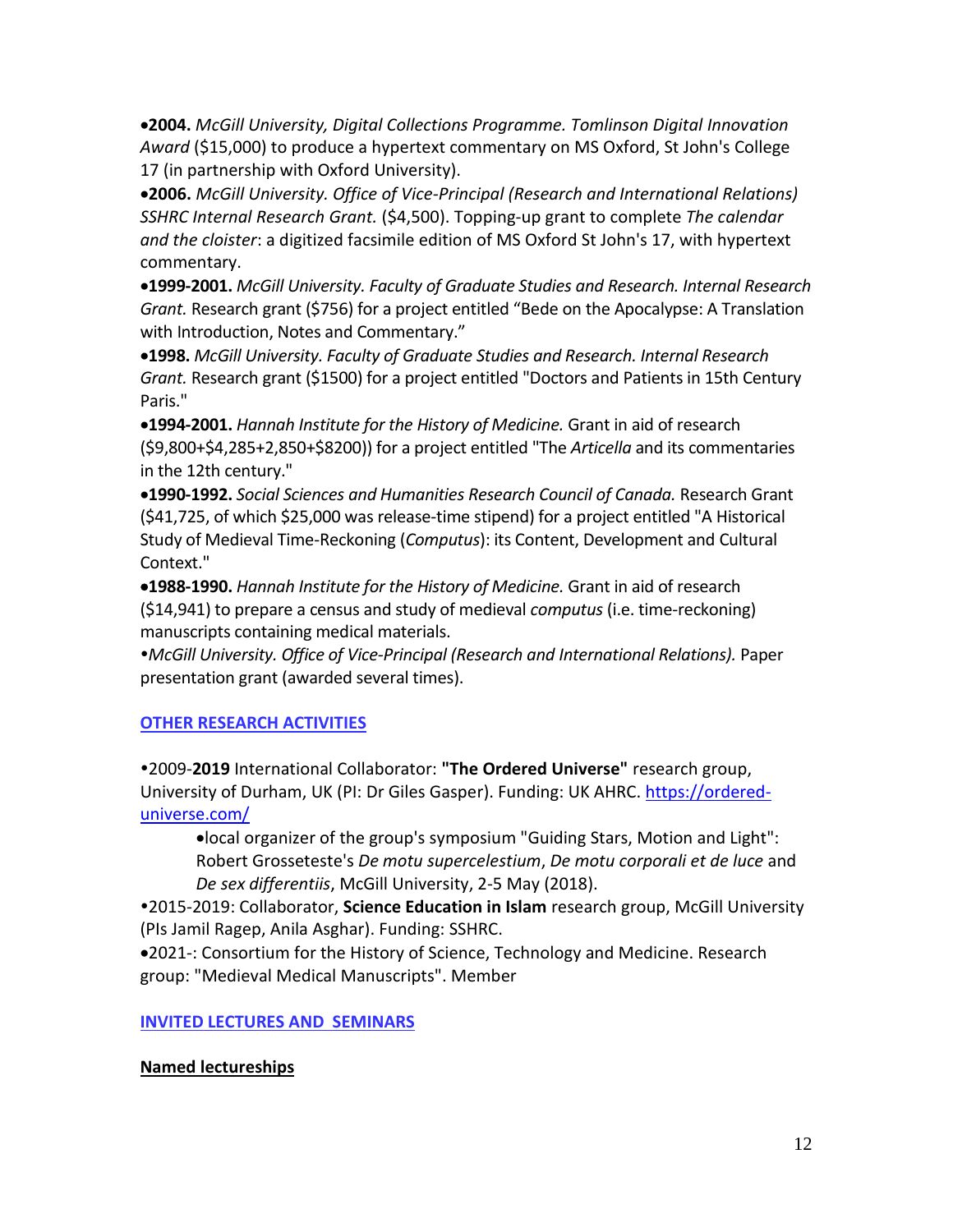"Cosmetics in Medieval Medicine and Surgery." **Lansdowne Lecture** University of Victoria (BC), 6 February **2017.**

 "Bede and Wisdom." **Jarrow Lecture 2016**. St Paul's Church, Jarrow (UK). 27 May **2016.**

• "Durham's 'web of science' at the dawn of the 12<sup>th</sup> century: Durham Cathedral Library MS Hunter 100 and its Context." **Slater Fellowship Lecture**, University College, Durham University (UK), 1 May **2015.**

 "Medicine and the Renaissance of the Twelfth Century." 40th Annual **Gilson Lecture**, Pontifical Institute of Mediaeval Studies (University of Toronto) 22 March **2013**.

 "Visualizing Time and Nature in Anglo-Saxon England." **Brixworth Lecture 2012**. University of Leicester, Leicester, UK. 27 October 2012.

## **Invited lectures/seminars**

•"Doctors on the Borders: the Case of the Medieval Hospital." **Invited Lecture.** *Medicine without Doctors? Disintermediation and Patient Agency.* Jewish General Hospital, Montreal. 8 May **2019.**

•"Bede's Eye: Mathematics and Experience as a Grammar of Science in the Early Middle Ages." **Invited lecture.** Centro Italiano di Studi sull'Alto Medioevo, Settimana di Studi. Spoleto (Italy), 28 April **2019**.

•**"**Medieval Computus: Three Arguments for its Significance to Historians of Science." **Invited lecture**, Max-Planck-Institut für Wissenschaftsgeschichte, Berlin. 25 April 2018

•"Nature in Sacrobosco's *Computus*." **Invited seminar**, Max-Planck-Institut für Wissenschaftsgeschichte, Berlin. 25 April 2018

• "Medicine's Academic Turn in the  $12<sup>th</sup>$  Century: the Case of Master Bartholomaeus of Salerno." History and Philosophy of Science Lunchtime Talks Series, McGill University, 21 September **2017**.

"The Medical World of Master Bartholomaeus: Theories, Therapies and the Renaissance of the Twelfth Century." **Keynote address**, 30th Annual Medieval Workshop. University of Victoria (BC), 4 February **2017**.

•"'Reasoning About Drugs: the *Herbal* of al-Ghāgiqī in the Osler Library of McGill University." Canadian Institute for Mediterranean Studies, Ottawa, 7 April **2017.** 

•"Monastic Albums of Science in Anglo-Norman England." **Keynote address.** Travelling Wisdom: Science in the Medieval Religious Orders. Syddanske Universitet (Odense, Denmark) 2 June **2016**.

• "How the Twelfth Century Invented Academic Medicine." 2<sup>nd</sup> Annual Homecoming Lecture, Department of History and Classical Studies, McGill University. 29 October **2016**.

• "The Early Days of McGill's Faculty of Medicine." 25<sup>th</sup> Annual McGill Urology research Day. MUHC, 16 September **2015.**

 "The Heresies of Scholars in Bede's Commentary on Proverbs", University of Nottingham (UK), 6 May **2015.** 

"Bede's Commentary on Revelation: Timelines without Deadlines." Cathedral Study Day, Durham Cathedral (UK), 23 May **2015**.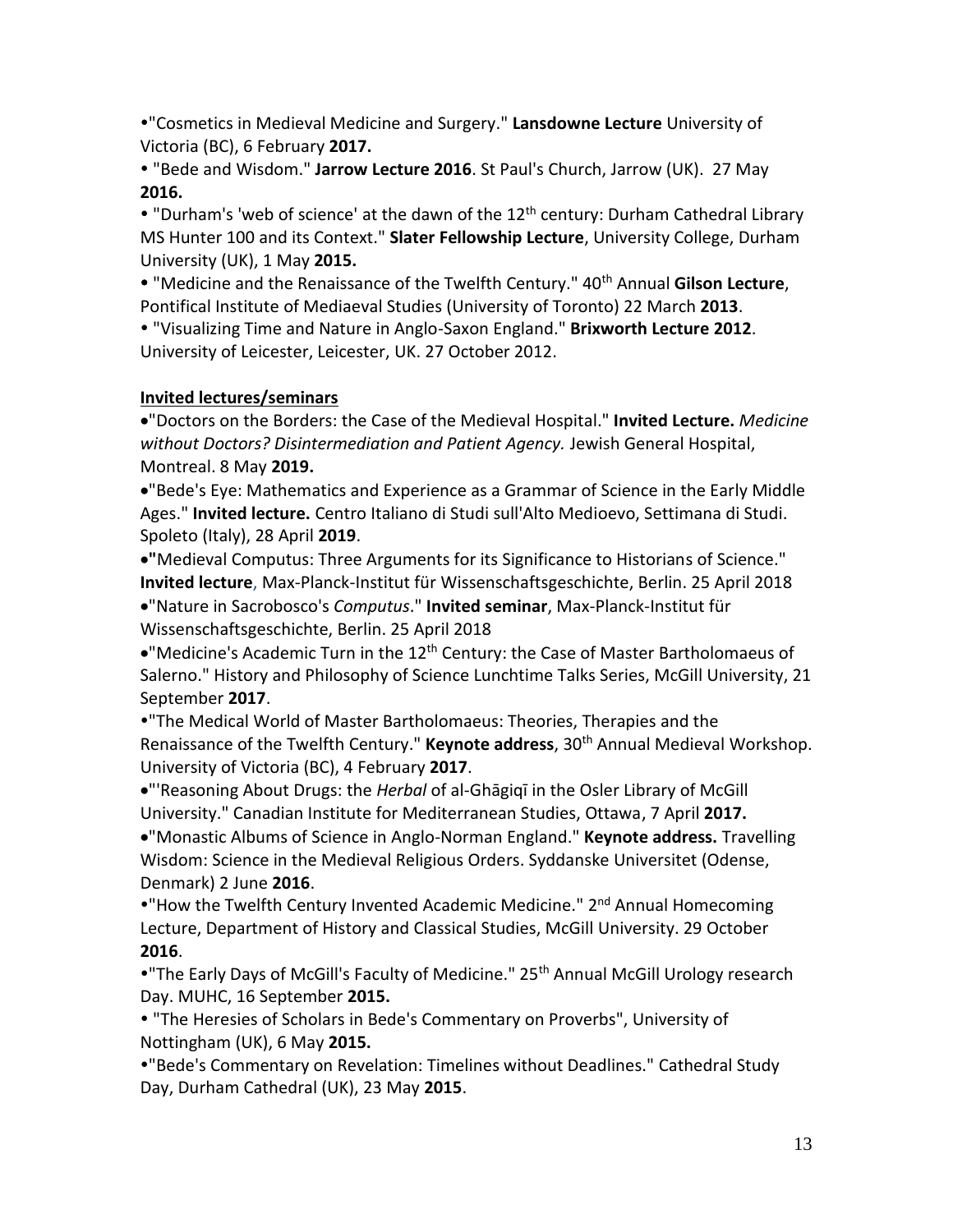• "Warts and All: Surgery and the Problem of "Too Much Body" (12<sup>th</sup>-14<sup>th</sup> c.)" Centre for Medieval Studies, University of Toronto 6 March **2015.**

•"Alexander Neckam's *On the Natures of Things*: a 12th century anti-encyclopedia?" McGill Medievalists Works-in-Progress Series. 22 October **2014**.

•"Warts and All: Surgical Mutilation of the Body in the Middle Ages." **Keynote address**. MEMSA Conference, Durham University (UK), 8 July **2013**.

•"What Does a Medieval Diagram Show? A Case Study of *Computus* Tables and Schemata." **Keynote address**: "Maps and Diagrams in Medieval Art," Index of Christian Art, Princeton University, 15 March **2013**.

•"Purging and Prognostication: Interfaces of Time and Medicine in the Middle Ages." Medical Humanities Program/School of Historical Studies, University of Leicester, Leucester, UK. 29 October **2012**.

•"Time and the Body in Durham, Dean and Chapter Library MS Hunter 100." Durham University, Institute for Medieval and Renaissance Studies, 23 October **2012**.

•"Waves and Walls: How Bede Imagined Calendars and Time." Durham University, Institute for Advanced Study, 24 October **2012**.

• "Playing Games with Time: Dicing and Divination in some 12<sup>th</sup> Century Computus Manuscripts." Durham University, Institute for Medieval and Renaissance Studies, 25 October **2012**.

•"Imagining Bede's Ordered Universe in Anglo-Norman England." Inaugural Public Lecture, Institute of Medieval and Renaissance Studies, Durham University, 22 June **2011**.

•"The world of Master Bartholomaeus: Medicine, renaissance and reform in the twelfth century." Medieval Institute, University of Notre Dame, 14 October **2010**

•"*Sortes sanctorum* and *Alea celi*: dicing and divination in the medieval cloister."

Medieval Institute Graduate Seminar, University of Notre Dame, 15 October **2010** •"God's House: Religious Dimensions of Sickness and Care in the Medieval Hospital." McGill Seminars on Healing (McGill Programs in Whole Person Care) 25 January **2008**.

•"Alfonso el Sabio: Savoir, pouvoir, et pensée au XIIIe siècle." Montreal, Institut canadien d'études méditerranéennes, 7 November **2006**

•"Who put the *Art* in the *Articella*?: The Emergence of Academic Medicine in the 12th Century." McGill Medievalists Works-in-Progress series, 26 January **2006**.

•"L'Épopée de deux traducteurs: la circulation du savoir en Méditerranée du XIe au XIIIe siècle." Montreal, Institut canadien d'études méditerranéennes, 18 October **2005**. •"The Medical World of Master Bartholomaeus." McGill University, Dept. of History

Brown Bag Seminar Series, 21 September **2005**.

•"The Inner World of MS 17." New Perspectives on a Medieval Manuscript: A Conference on Oxford Saint John's MS 17. St John's College, Oxford, 2 October **2004**.

•"Medical History from Both Sides: Teaching History Students, Teaching Medical Students." Medicine and History: a Marriage of Relevance, Faculty of Medicine, University of Alberta, 22 November **2003**.

•Paradigm Lost: What "Western Traditional Medicine" Can Teach us about Modern "Alternative Medicine." Faculty of Medicine, University of Calgary, 29 January 2001; Faculty of Medicine, University of Alberta, 1 February **2001**.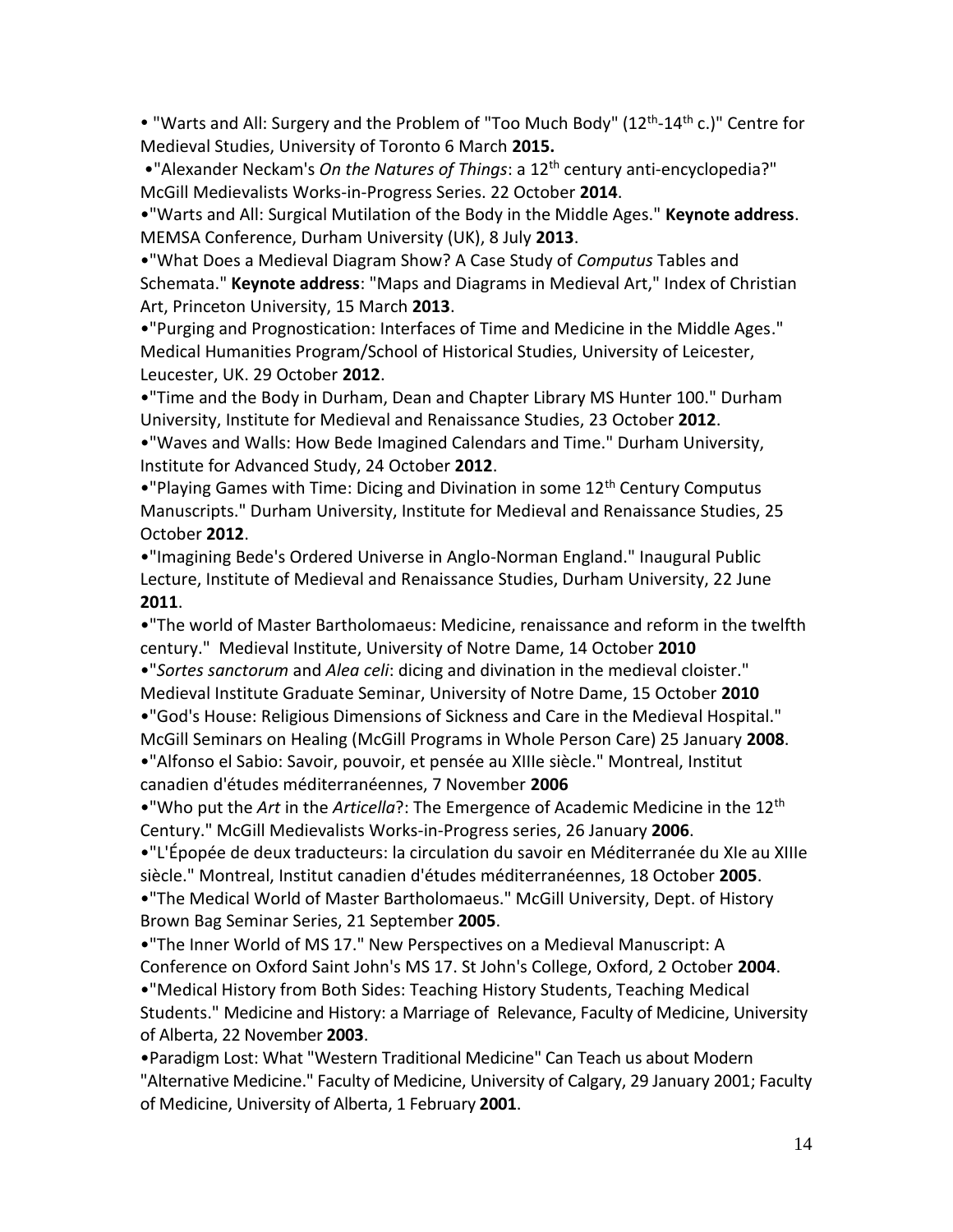• "The Birth of Academic Medicine: Science, Theory and Practice in 12<sup>th</sup> Century Commentaries on the *Articella*". Dept. of History, University of Calgary, 30 January 2001; Dept. of History, University of Alberta, 31 January **2001**.

•"Signs and Senses: Diagnosis by Pulse and Urine in 1000 AD". University of Oxford, Wellcome Unit for the History of Medicine, "The Year 1000: Medicine and Disease at the Turn of the Last Millennium" Seminar Series. 25 October **1999**.

•"Medieval Manuscripts in the Osler Library." Symposium on "Sir William Osler: the Man and his Books". Redpath Museum, McGill University. 24 September **1999**.

•"'Who is like unto God?' The Many Faces of the Archangel Michael." Gavin Elbourne Memorial Lecture, Christ Church Cathedral, Montreal. 29 September, **1998**.

•"Medicine and Astrology in the Middle Ages"/"L'astrologie et la médecine au moyen âge". Musée de la Civilisation, Quebec City, 11-12 August, **1993**.

•"Sir William Osler: The Man Inside the Library." **Waring Lecture**, Waring Library, Medical University of South Carolina, Charleston SC. 29 April, **1992**.

•"Lifetime Learning as Ethical Imperative: Listening Afresh to Sir William Osler." Annual meeting of the Sciences Section of the Royal Society of Canada, Ottawa, 23 May, **1992**.

•"Finger Reckoning and the Computus Texts". Seminar series "Numbers and Instruments", Warburg Institute, University of London, 7 February, **1991**.

•"Prolegomènes à l'histoire du comput médiéval." Séminaire d'histoire des sciences, Université de Nantes (France), June **1991**.

•"The Medieval *Computus*: What is it? Why Study it?" Queen's University Medieval-Renaissance Colloquium, 15 February, **1989**.

•"The Medical School of Montpellier in the Middle Ages". Seminar series "Medical Schools in History", Department of the History of Medicine, University of Ottawa, 19 February, **1988**.

## **CONFERENCE PAPERS**

•"Gift-giving and Knowledge Exchange in Elite Medical Manuscripts." Consortium for the History of Science, Medicine and Technology.(Working Group on Medieval Medical Manuscripts), on-line seminar, 28 October 2021.

• "A Twelfth-Century Physician Reflects on the Soul, the Spirits, and the Problems of Free Will." *The Intercultural Roots of Early Medieval Scholasticism: Greek, Hebrew, Arabic, Latin.* King's College London, 23-24 January 2020.

•"*Computus* as 'Scientific Literacy': Insights from Durham MS Hunter 100." Leeds International Medieval Congress, 4 July **2018**.

•"Victim of his Own Success? Why the *Articella* Commentaries and the *Practica* of Bartholomaeus of Salerno (d. ca. 1170) are so Difficult to Edit." Editing Medieval Medical Texts, Latin and Middle English. The Fifty-Second Conference on Editorial Problems, Pontifical Institute of Mediaeval Studies, Toronto. 2-3 November **2017**.

•"*Computus* as the Armature of a Science Album." *Correction and Regulation: Perspectives on English Compotus from Hunter 100 to Robert Grosseteste.* All Souls College, University of Oxford, 19-20 April **2017**.

"Manuscripts of Practical Medicine and the Mirage of 'Use'." Manuscript Ecologies: Art and Science in the Medieval Book." California Institute of Technology, 8 April **2016.**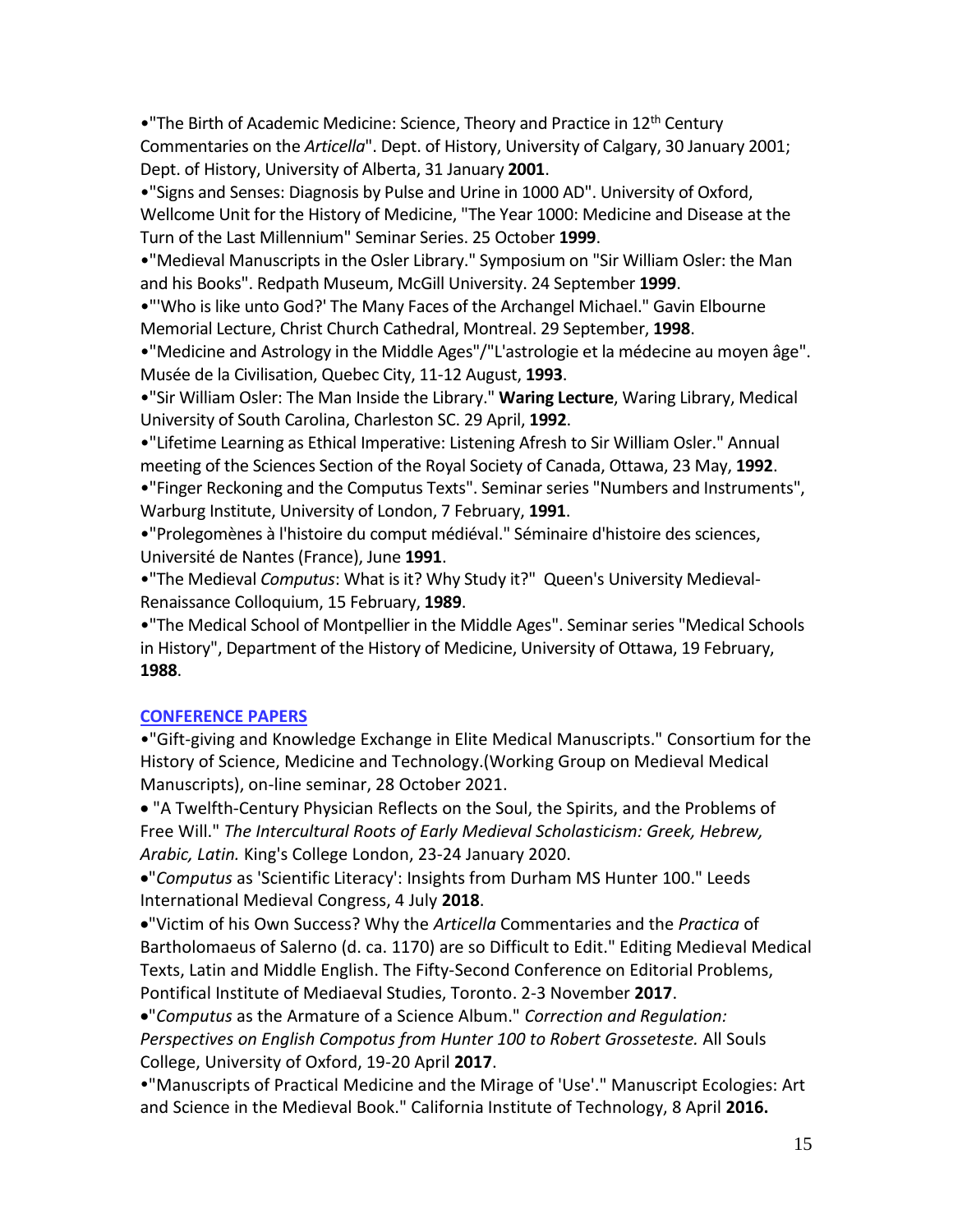"The Book of the Head and the Book of Skin: Compilation and 'Decompilation' in some Medieval Manuscripts of Practical Medicine in the Osler Library (McGill University)" *Unravelling the Code(x): Medieval Manuscripts in Canada. University of Victoria, 18* March **2016**.

• "Bede's Commentary on Proverbs." 20<sup>th</sup> International Medieval Congress, University of Leeds, 2 July **2013**.

•"Sortes sanctorum and alea celi: dicing and divination in some Insular computus manuscripts." Fourth International Conference on the Science of Computus, National University of Ireland, Galway, 14 July **2012**.

•"The Unscheduled Future: Bede's *Commentary on the Apocalypse* Between Prophecy and Allegory." International Medieval Congress, Leeds (UK), 11-14 July **2011**.

•"Dating Bede's *Expositio Apocalypseos* and Why it Matters." 46th International Congress of Medieval Studies, Kalamazoo MI, 12-15 May **2011**. [I organized this session in collaboration with Dr Peter Darby, University of Leicester, and Dr Joshua Westgard, University of Tennessee, Knoxville.

•"The Medieval Transmission and Reception of Hippocrates' *Aphorisms*." History of Science Society Annual Meeting, Montreal, 5 November **2010**.

•"'Fleeting Time' and 'The Everlasting Day': Reassessing Bede's *On Times*." 3rd International Conference on the Science of Computus, National University of Ireland, Galway. 16-18 July **2010**.

\*Roundtable discussant, "'The Ordered Universe': Interdisciplinary Readings of Medieval Science in England, 1100-1400." Institute for Medieval and Renaissance Studies, University of Durham, Durham UK. 9 July **2010**.

•Roundtable discussant in session "A Preview of *The Cambridge Companion to Bede* II: Shaping the Learned World (A Roundtable)." 44<sup>th</sup> International Congress of Medieval Studies, Kalamazoo Michigan, 8 May **2009**.

• "Byrhtferth's Diagram Decoded." 43<sup>th</sup> International Congress of Medieval Studies, Kalamazoo Michigan, 8 May **2008**.

•"Character and Complexion in 12th Century Medicine." *Mirrors of Melancholy*. University of Victoria, 5-7 October **2007.**

•"Computus, *Computus*, Crusade, and Construction: Writing England's monastic past and future in MS Oxford St John's College 17. *Writing England: Books 1100-1200*: University of Leicester (UK) 6-8 July **2007**

•"Why was the *Aphorisms* of Hippocrates Re-translated into Latin in the 11<sup>th</sup> Century?" Workshop of "Vehicles of Transmission", sponsored by the research group on Transmission, Translation and Transformation in Medieval Cultures, McGill University, 26-28 April **2007.**

•"Who put the *Art* in the *Articella*? Re-framing Medicine's 'Theoretical Turn' in the 12th Century." Annual Meeting of the Medieval Academy of America, Toronto, 12-14 April **2007**.

•"Counting all the Bones: Measure, Number and Weight in Early Medieval Texts about the Body." Conference: **"**What Counts: The Presence and Medial Function of Numbers in the Middle Ages." Berlin, Helmhottz-Zentrum für Kulturtechnik, Humboldt-Universität 16-18 November **2006**.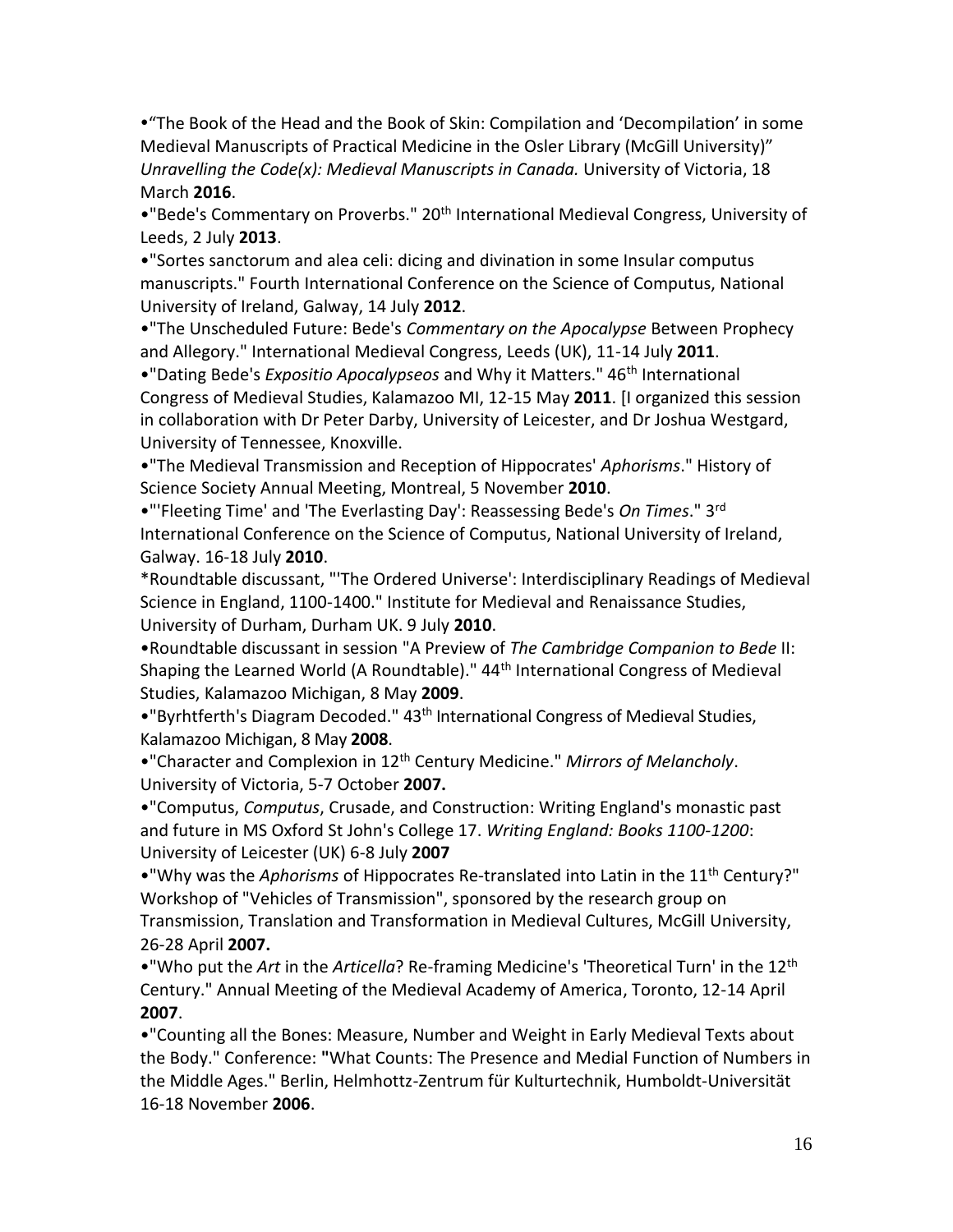•"The Hippocratic Oath and its Medieval Aftermath." *World Religions After September 11: A Global Congress.* Montreal, 13 September **2006**.

•"12th Century Commentaries on the *Tegni*: Bartholomaeus of Salerno and Others." *Les parcours de l'Ars Medica (Tegni) de Galien: lectures et interpretations depuis la fin de l'antiquité jusqáux Universités médiévales.* Centre Jean Palerne -- Université de Saint-Étienne*.* 26 June **2006**

• "Computus and the Commentaries [of the Venerable Bede]." 41<sup>th</sup> International Congress of Medieval Studies, Kalamazoo Michigan, 6 May **2006**.

• "Early Medieval Perceptions of Nature and Creation." 40<sup>th</sup> International Congress of Medieval Studies, Kalamazoo Michigan, 6 May **2005**.

•"The *Articella* Commentaries of Magister Bartholomaeus." La Scuola medica salernitana: gli autori e i testi. Convegno internazionale, Università di Salerno (Italy). 3-5 November **2004**.

•"Calendar and Column: Bede on *Computus*, Architecture and Tropes of Order." 39th International Congress on Medieval Studies, Kalamazoo, Michigan, 7 May, **2004.**

•"Cloning or Transplantation? Options for Editing 12th Century Commentaries on the *Ars medicinae* (*Articella*)." Editing from Antiquity to the Enlightenment. Ohio State University, Columbus, Ohio, 24-26 October **2003**.

• "Heart and Soul in the 12<sup>th</sup> Century: Alfred of Sareschel's *De motu cordis*. Medicine and the Soul of Science: a Symposium in Memory of Don G. Bates. McGill University, Montreal, 16-17 May **2003**.

•"Empowering the Physician in 12th century Commentaries on the *Aphorisms*." American Association for the History of Medicine, Boston, 3 May **2003.**

•"Alexander sapiens medicus": The Latin Adaptation of Alexander of Tralles' *Therapeutica* in Carolingian Manuscripts." 37<sup>th</sup> International Congress on Medieval Studies, Kalamazoo, Michigan, 3 May, **2002.**

•"A New Approach to Bede's 'Science'." 36<sup>th</sup> International Congress on Medieval Studies, Kalamazoo, Michigan, May 3, **2001.**

•"Gerlandus Compotista and the Problem of the *Annus domini*". International Medieval Congress, University of Leeds (England), 10-13 July **2000**.

•"'With nature as our guide': Nature as reason, rule and reckoning in Bede's scientific writings." 35<sup>th</sup> International Congress on Medieval Studies, Kalamazoo, Michigan, May 7-9, **2000**.

•"Clinical Encounters in 15th Century Paris." 33rd International Congress on Medieval Studies, Kalamazoo, Michigan, May 7-9, **1998**.

•"Inventing Diagnosis: Theophilus' *De urinis* in the Classroom." Medical Teaching and Classroom Practice in the Medieval Universities. King's College, Cambridge, 7-9 January **1998**.

•"An English Family of Graphic Glosses on Bede's Computistical Works." 31st International Congress on Medieval Studies, Kalamazoo, Michigan, 11 May, **1996**.

•"Colours, Crosses, Acrostics: Abbo of Fleury as a designer of Computus tables." Medieval Academy of America, Boston, 30 March, **1995**.

•"Narratives of Digestion in Medieval Medical Texts." 30th International Congress on Medieval Studies, Kalamazoo, Michigan, 8 May, **1995**.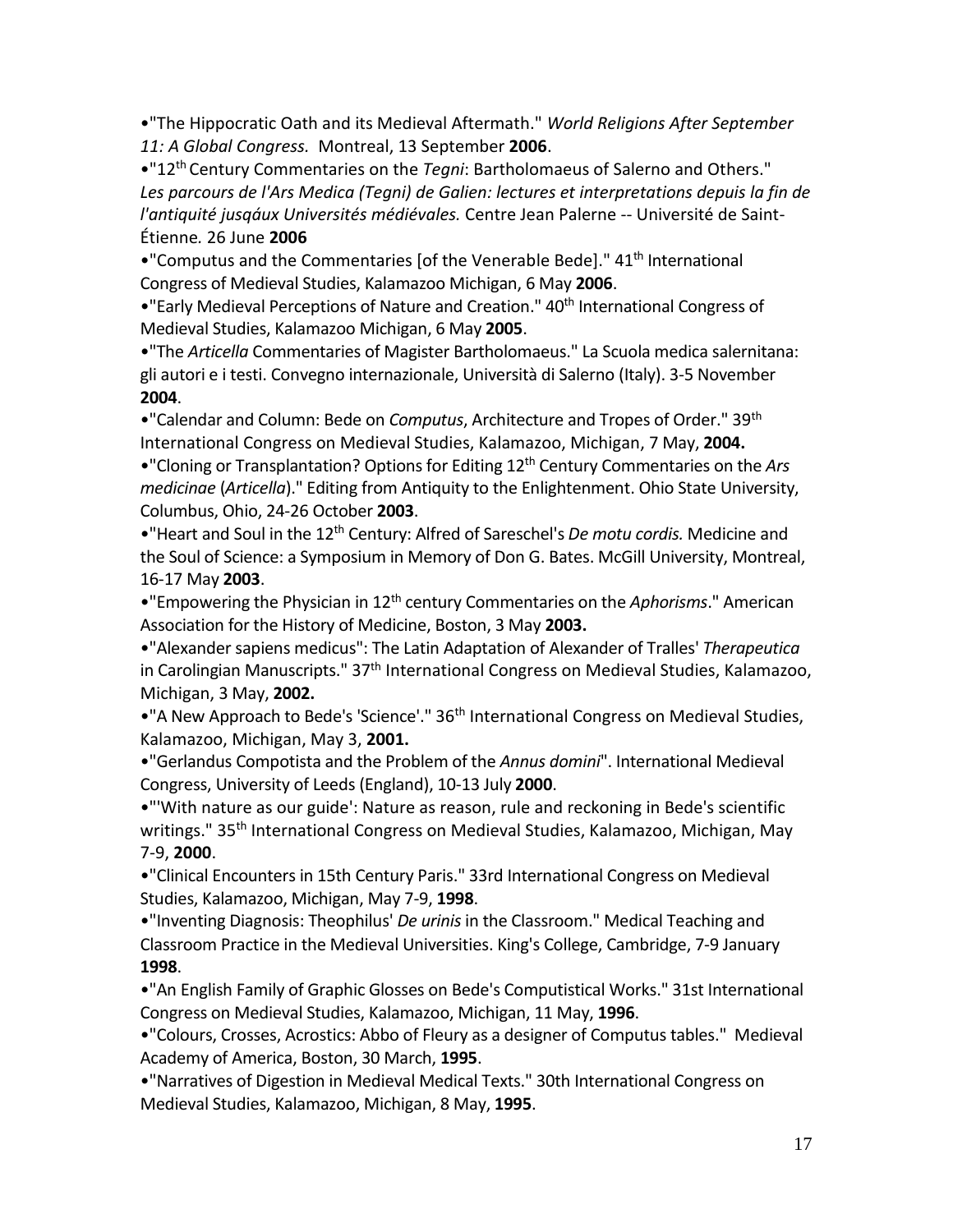•"Where do Bodies Come From? Embryology as Narrative in Medieval Medical Texts." 29th International Congress on Medieval Studies, Kalamazoo, Michigan, 7 May, **1994**.

•"Medical Materials in Medieval *Computus* Manuscripts." Canadian Society for the History of Medicine at the annual meeting of the Learned Societies, Charlottetown, 21 May, **1992**.

•"Abbo of Fleury and the Reckoning of Time." 25th International Congress on Medieval Studies, Kalamazoo, Michigan, May, **1990**, as part of a special session I organized on "The Reckoning of Time: *Computus*, Calendars and Chronology."

•"How did Dymphna Become the Patron Saint of the Insane?" 24th International Congress on Medieval Studies, Kalamazoo, Michigan, 6 May, **1989**.

•"Palaeography, Codicology and the History of Science: MS Oxford St John's College 17 and the Typology of Medieval Computus Manuscripts." 23rd International Congress on Medieval Studies, Kalamazoo, Michigan, 6 May, **1988**.

•"The *Catholicon* of Giovanni Balbi of Genoa and its Relationship to the *Magnae Derivationes* of Uguccione of Pisa." 22nd International Congress on Medieval Studies, Kalamazoo, Michigan, 8 May, **1987**.

•"The Making of MS Oxford St John's College 17." Medieval Academy of America, University of Toronto, 24 April, **1987**.

#### **SCHOLARLY ASSESSMENT ACTIVITIES**

#### **Manuscript appraisal**

#### *Books*

Boydell and Brewer Dumbarton Oaks Publications (**2019)**  Focus Press McGill- Queen's University Press (**2019)**  Penn State University Press Oxford University Press Studies in Early Medicine (British Archaeological Association) University of California Press University of Pennsylvania Press University of Toronto Press (**2019)** Versita Press Wilfred Laurier University Press

#### *Articles*

*Agricultural History Ancient History Review AVISTA Forum Bulletin of the History of Medicine* Cambridge University Press **2020** *Canadian Bulletin of Medical History Canadian Medical Association Journal*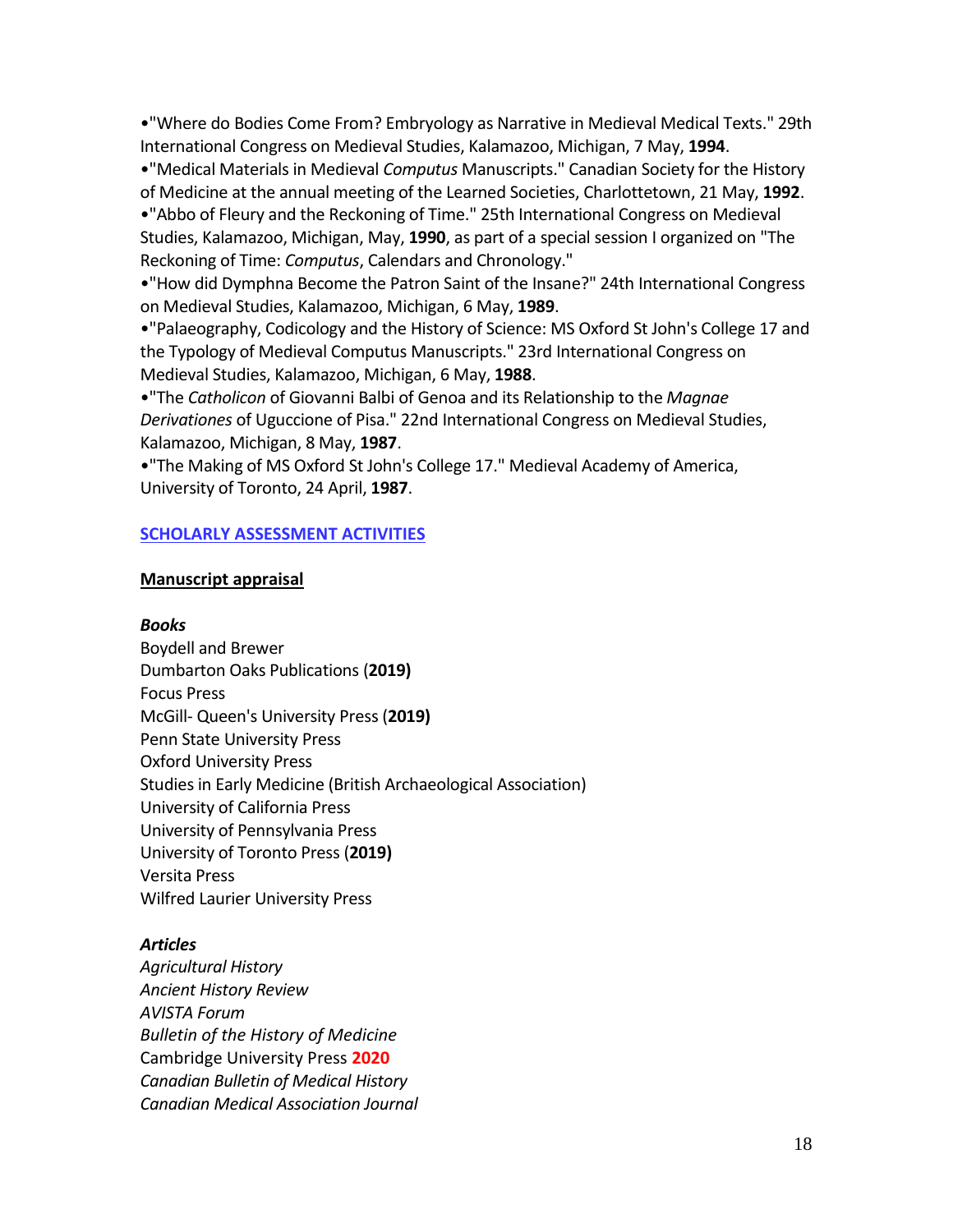*Early Medieval Europe* **2019** *English Historical Review Florilegium* **2021** *Journal of British Studies Journal of English and Germanic Philology Journal of Medieval History Journal of the History of Medicine and Allied Sciences Manuscripta The Mediaeval Journal Physis Speculum Traditio Transcultural Psychiatry Research Review Social History of Medicine York Medieval Studies* **2021**

### **Grant and fellowship application appraisals**

•AMS/Hannah Institute for the History of Medicine. Research Advisory Committee. **1993- 2000**

- •Osler Library Research Fellowships Committee. **1986-present**
- •Grant appraisals for AMS/Hannah Institute for the History of Medicine, 2002
- Grant appraisal for Wellcome Trust, London. **2002, 2009, 2010, 2011**
- •Post-Doctoral Fellowship application for Irish Research Council for the Humanities and Social Sciences, **2012.**
- Post-Doctoral Fellowship application for the National University of Ireland, Galway, **2012**.
- •Fellowship at All Souls College, Oxford, **2014.**
- •Grant appraisal for SSHRC, **2014, 2018**
- Application appraisal, American Academy in Berlin (Berlin Prize) **2016**
- •Fellowship appraisal, Trinity Long Room Hub Marie Sklodowska-Curie Visiting Research Fellows, Trinity College, Dublin. **2018.**
- •SSHRC Doctoral Fellowships Committee 2A. Member. **2021**

#### **Prize juries**

Canadian Society of Medievalists. Jury member, Madelaine Wade Labarge Prize, **2005**

#### **Tenure, promotion and contract renewal (external assessor)**

•External assessor for promotion to full Professor, University of St Andrew's (Scotland) **2019**

- •External assessor for tenure, University of Pennsylvania **2019**
- •External evaluator for tenure, University of Notre Dame, Dept. of Art History and Design, **2013**
- External evaluator for tenure, Ithaca College, Dept. of History, **2012**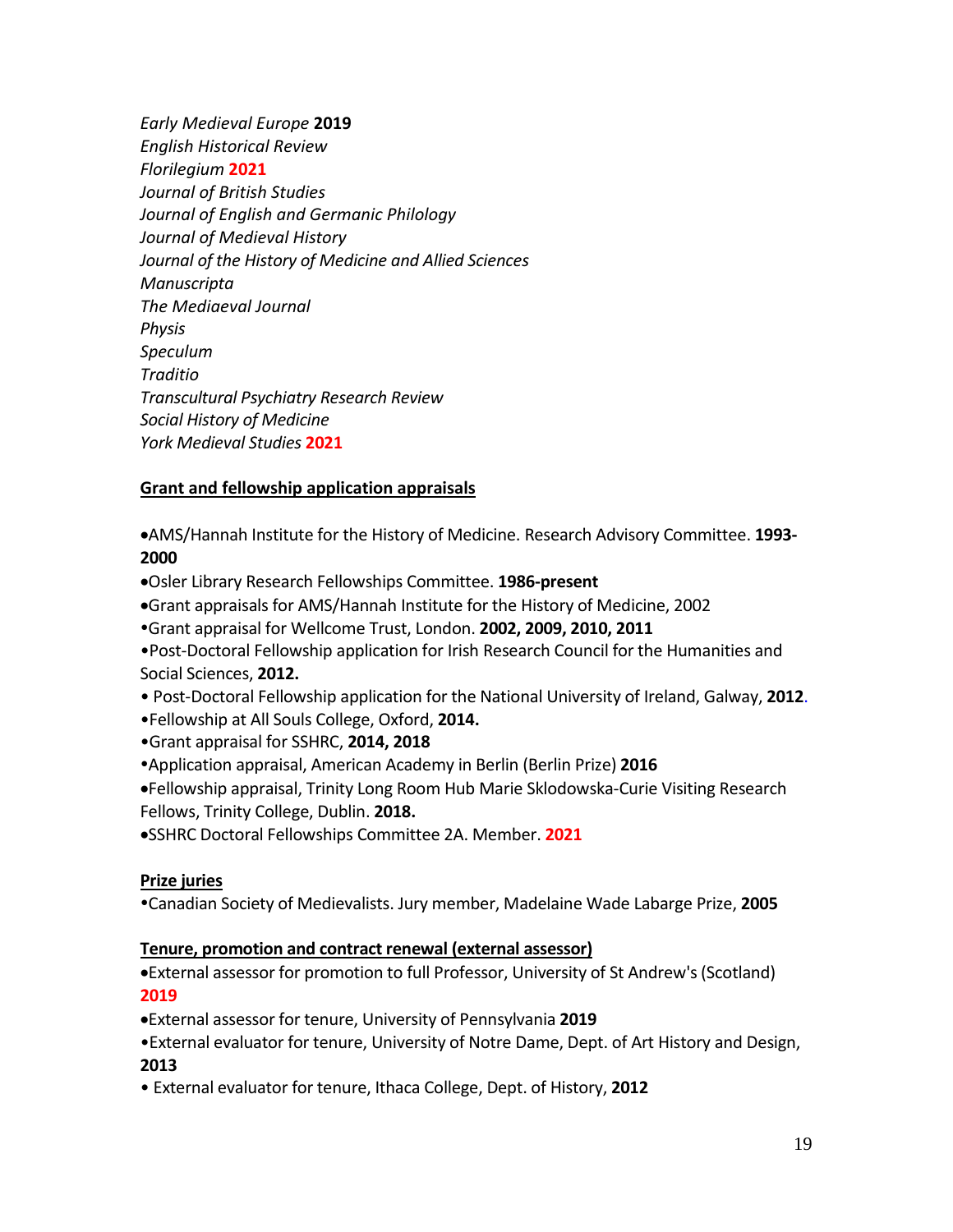External evaluator for tenure, University of Toronto, Dept. for the Study of Religion, **2009** •External evaluator for Contract Renewal, Queen's University, Dept. of History **1993**

### **ASSOCIATION MEMBERSHIPS**

Medieval Academy of America. Société des études médiévales du Québec. American Association for the History of Medicine. Canadian Society for the History of Medicine. History of Science Society. Association of Canadian Medievalists.

### **TEACHING**

Only currently active courses listed. Courses marked with an asterisk were conceived and designed by me.

### **Undergraduate courses**

#### *Faculty of Arts*.

HIST 214 Introduction to European History HIST 249 Health and Healer in Western History HIST 356\* Medicine in the Medieval West HIST 372 \*Themes in Medieval History HIST 380 Western Europe in the Middle Ages HIST 401 \*Topics in Medieval Culture and Society HIST 449\* Medicine in the Ancient World HIST 452\* Medicine in Europe 1500-1700, HIST 466/636,\* 496/637\* Honours/Graduate Seminar: Medieval Medicine MDST 400\* Interdisciplinary Seminar in Medieval Studies.

*Faculty of Medicine*. Med IV "Medicine and Society" electives "A Brief History of Anatomical Illustration"\*; "Hippocrates: *Logos* and the Art in Ancient Medicine"\*; \*"Was the Black Death 'Plague'?" \*"The Epidemic Narrative: from Athens to Ebola", \*"The Rise and Fall and Rise of Tuberculosis.". Occasional lectures in Blocks on Circulation and Skeleton (Med I).

#### **Undergraduate supervision (honour theses, independent studies)**

Emma Davidson: "The Medieval English Ghost and Disease: an Analysis of the Twelfth-Century Reveant," Winner of the Undergraduate Essay Prize of the North American Conference on British Studies (2020)

Cédrik Michel: The Horse in the Early Middle Ages **(2019)**

Bryna Cameron-Steinke: Manuscripts in the Landscape: the Case of the Fenlands **(2016)** Katrina Hannah: Domestic architecture in late medieval Scotland (**2015)**

Lou Mo (BA/BSc Independent Study): Court Physicians in 17<sup>th</sup> c. France and Ming China **2012**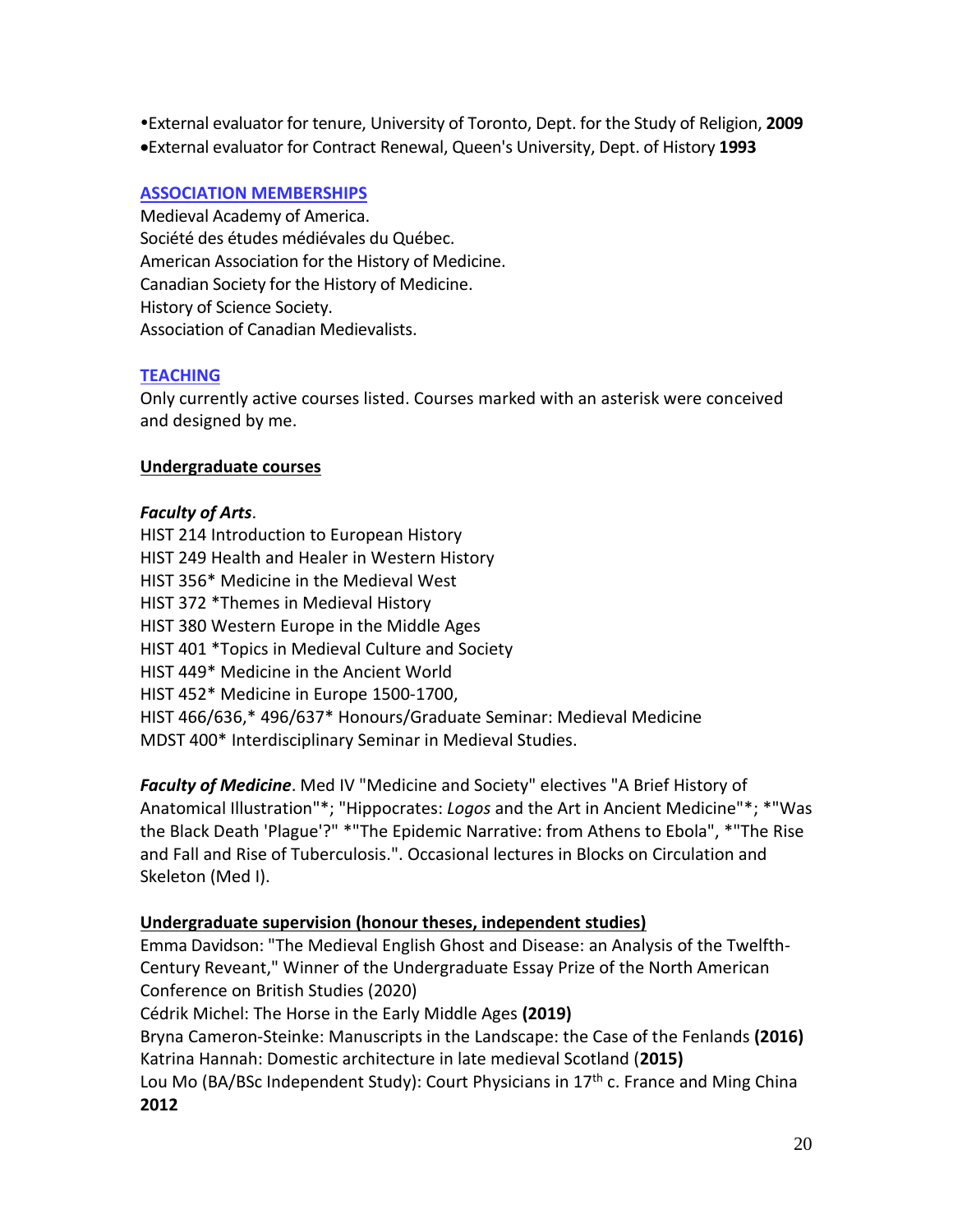Heather Laird: [Medieval Optical Theory] (**2007)** Sara Citron: The Cholera Epidemic of 1832 **(2007)** Kate Tomczykiewicz: The Medieval Church (**2004**) Emma Shepherd-Lanza: The Social Context of Medieval Spectacle (**2003**) Sarah Johnson: The Lindisfarne Gospels (**2002**) Annick Brabant: Alexander Neckham on Birds (**2002**); Papacy in 12th Century (**2003**) Jennifer Harrison: The Black Death (**2002**) Thea Lim: The British Borderlands in the 12th Century (**2001-2002**) Julia Pope: Female Crime in Late Medieval England (**1999-2000**) Charles Aronowitz and Greg Fisher: Sub-Roman Europe (**1998-1999**) Karen Lurhkur: The Body in Medieval Culture (Ind. Study, History & Philosophy of Science, **1999**) Jessica Robertson: Anthroposophic Medicine (Ind. Study, History & Philosophy of Science, **1998)** Lynn Mikula: American medical education since 1865. (**1997**) Leah LaGasse: Medieval manuscript illumination (**1996**) Raghu Venoghopal: Sir William Osler (**1996**) Anna Maria Mea: Medieval food practices (**1996**) Elizabeth Kerstetter: The Medieval Inquisition (**1994-1996**) Mitra Sharafi: Medieval reading (**1994-1996**) Michel Leonard: Medieval alchemy (**1995**) Hailey Tepperman: The Black Death (**1994)** Martha Dulmage: Early medieval sacral kingship (**1993-1995**) Fiona Deller: Hildegard of Bingen (**1991-1993**) Janine Luce: Beguines (**1990-1992**) Blake Gopnik: The 11th Century (**1987-1988**) Elizabeth Massey: Catharism (**1986-1988**)

## **Graduate student supervision**

## **MA and PhD Theses supervised**

•Sonya Pihura (PhD in progress) title TBD

- •Emily Parrent (PhD in progress) title TBD
- •Courtney Krolikoski (PhD in Progress): [The Leper Hospitals of Medieval Bologna]
- •Cosimo Calabro (PhD in progress): [A Biography of Charles Nicholas Jenty]

•Caley McCarthy (PhD **2021)**: The Hôpital du Saint-Ésprit in Marseille in the later Middle Ages

 Anna Dysert (PhD in progress): [Manuscripts and the transmission of Isaac Judaeus' *Diaetae universales et particulares*]

 Sally Ragep (PhD) "Maḥmūd ibn Muḥammad ibn ʿUmar al-Jaghmīnī's *al-Mulakhkhaṣ fī al-hayʾa al-basīṭa*: An Edition, Translation, and Study." **2014** (co-supervised with Robert Wisnovsky)

 Cosimo Calabro (MA) "Cosmopolitan Anatomy and Surgery in the Age of Enlightenment: Multiple Peripheries in the Career of Charles Nicholas Jenty" (**2013**)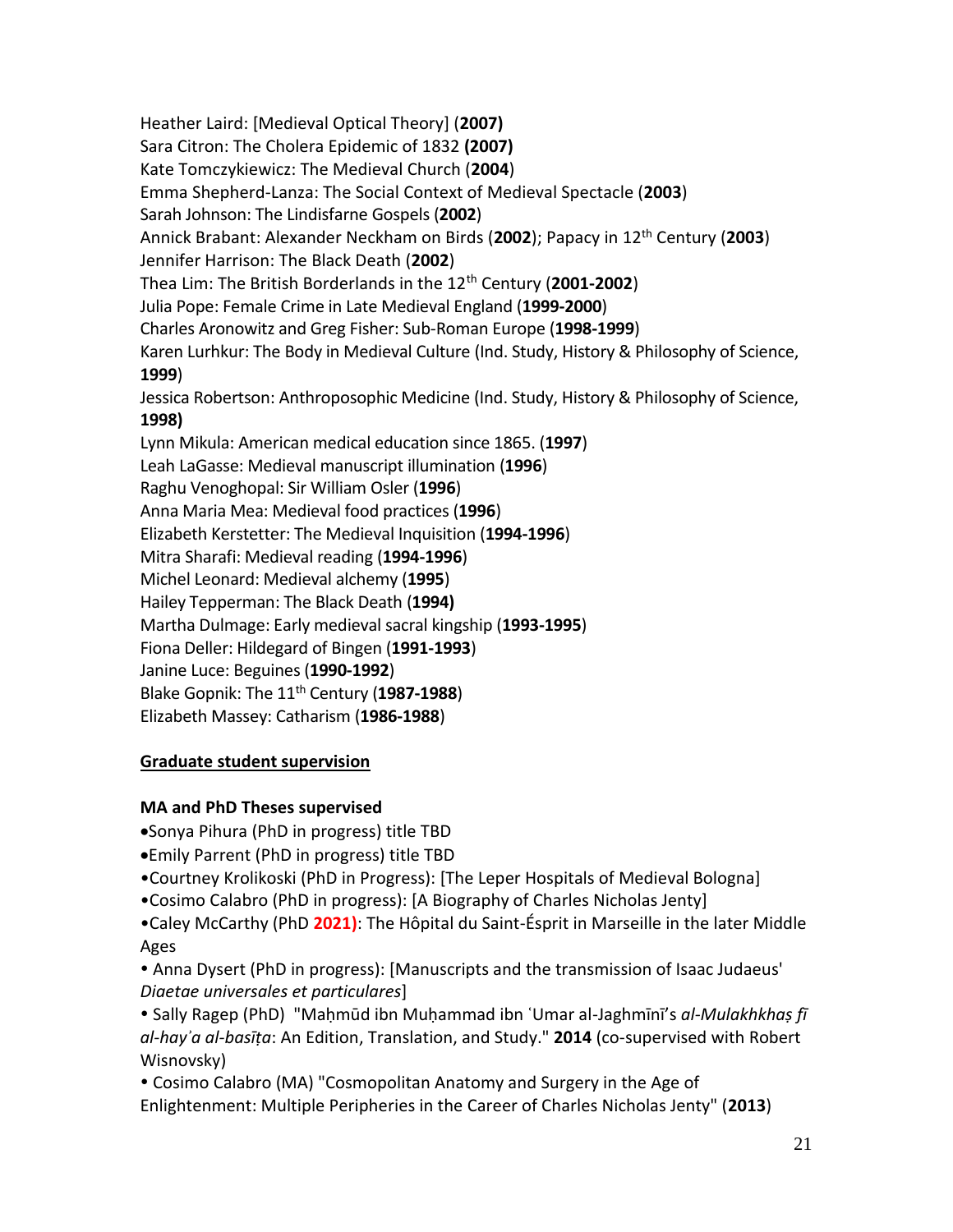Kathleen Reynolds (MA): "Women's Informal Medicine, Experience and Authority in Medieval and Early Modern Europe." (**2013)**

•Tim Newfield (PhD). "Disease, Climate and Economy in Carolingian Europe." (**2010**)

 Iwona Perlin (PhD in progress). "Rebuilding God's House: a comparative approach to the study of late medieval Dutch and English hospitals."

 Geneviève Dumas (PhD). "Les pratiques de la santé à Montpellier à la fin du moyen âge." (**2000**)

• Robert Bouskill (MA). "The Appeal to Heroes: Lineage Myths and Crusade Preaching, 900-1150." (**1996**)

• Roy Hanes (PhD, co-directed with Eric Shragg). "The Medicalization of Disability: the Rise of the Crippled Child Saving Movement in Ontario, 1880-1940." (**1995**)

 Stuart Macdonald (MA). "Aosta, Bec and Canterbury: Reconsidering the Vocations of St Anselm (1033-1109) as Scholar, Monk and Bishop." (**1990**)

## **PhD dissertation committee membership**

•Rebecca Golding (University of Toronto, Dept. of Art History) **2017-present**

•Gwyndaff Garbutt (University of Toronto, Institute for the History and Philosophy of Science and Technology) **2010-2018**

•Shirley Kenney (University of Toronto, Centre for Medieval Studies, **2017**-present) Title TBD

•Vajra Ragan (University of Toronto, Centre for Medieval Studies, **2017**-present). Title TBD

•Nora Thorburn (University of Toronto, Centre for Medieval Studies, **2017**-) Title TBD

•Callan Ross-Sheppard (Anthropology, **2016**-)

Ashley Girty . "The Rhetoric of Medical Empiricism: the Early Modern Medical Marketplace and English Women's Recipe Books." (English, **2015**-)

•Azélina Jaboulet-Vercherre (PhD, Yale University; supervisor: Paul Freedman) "Wine, the Physician, the Drinker and the Drunk: Late Medieval Medical Views on Wine's Uses, Pleasures, and Problems." (**2011**)

Margaret Ng (History, **2005-2013**)

Lian Chang (Architecture, **2006-2009**)

## **MA Research Papers supervised**

•ChaToyya Walker

•Robert Kopperud, "Liminalities in Gregory of Tours' *Miracles of Bishop Martin* The Shrine of Saint Martin at Tours: Ritual and Community Ideologies." (**2020**)

•Giuliana Garofalo, MA (**2020**)

•Andrea Reed Leal (MA **2020**)

**•** Naomi Stanley, "Medical Ethics in 17th century England." (**2014**)

•Marri Knadle "Spices in the *Tacuinum Sanitatis*: A Long-View Survey of 12 Materia Medica." (**2011**)

•Felicity Mithen "Suicide at the Old Bailey, 1720-1850." (**2011**)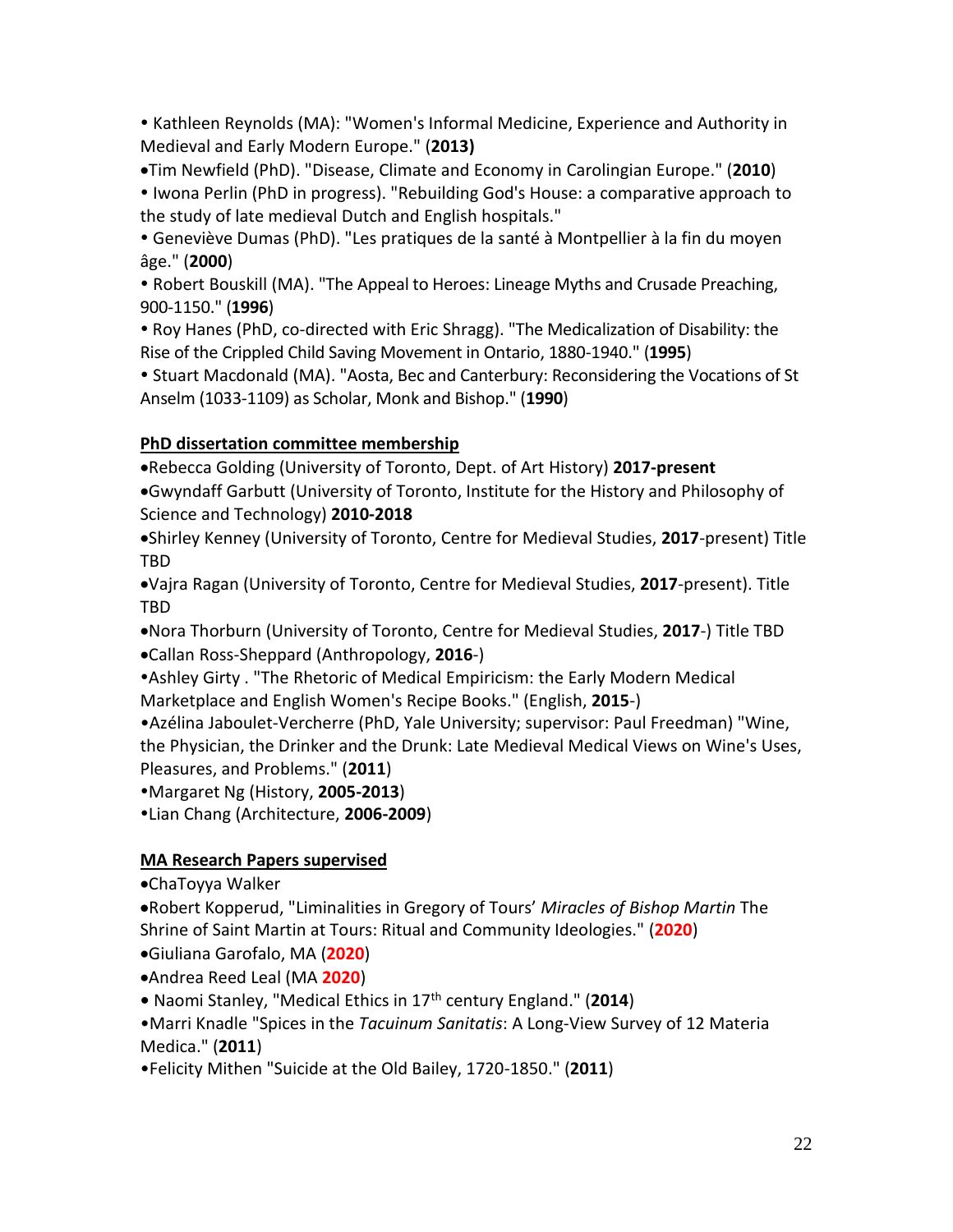•Gregory Fisher. "Crisis, Provincial Historiography and Ethnic Identity in Sub-Roman Britain." (**2004**)

•Lisa Chen. "Miracles and Medicine at the Shrine of Thomas Becket." (**2000**). •Fiona Deller. "Hildegard of Bingen's *Causae et Curae*: the Medical Writings of a Twelfth Century German Mystic." (**1996**)

## **Thesis examination (defence jury/ internal or external reader: unless otherwise specified, all are McGill theses)**

## *MA theses/research papers:*

San Soyer (Islamic Studies, **2019**) Maria Osorio (History, **2016)** Barbara Hargreaves (History, Durham University [U.K.] **2016)** Emily Halpert-Cole (English **2016**) Simon Beaulieu (History **2015**) Jade Cabanas (History **2009**) Heidi Støa (English **2008**) Jennifer Préfontaine (Langue et littérature françaises, **2006**) Jake Walsh Morrissey (English **2005**) Jean-Sébastien Sauvé (Art History and Communications, **2005**) Olivier Dufault (History, **2004)** Ariane Magny (History, **2004**) Genevieve Gamache (Art History and Communications, **2003**) Aisha Lee Shaheed (History, **2003)** Nadine Korte (History, **2003**) Christine Gonsalves (History, **2002**) Beth Emery (Art History, **1999**) Katherine Sowley (Art History, **1999**) M. Justin McGrail (Art History, **1995)**

## *PhD theses:*

Patrick Outhwaite (English **2021)** Bruce Gilchrist (English **2017**) Omri Bassewitch Frenkel (History **2017**) Ron Jelaco (Architecture **2016)** Andrew Dunning (Centre for Medieval Studies, University of Toronto **2016**) Ben Berootes (English **2014)** Lin Fan (Art History and Communications Studies **2014)** Tiffany Hoffmann (English **2013**) Margaret Ng (History, **2013**) Remi Chiu (Music, **2012**) Margaret Carlyle (History, **2012**) Raphael Nájera (Philosophy, **2011**) Bilal Bas (Faculty of Religious Studies, **2008**)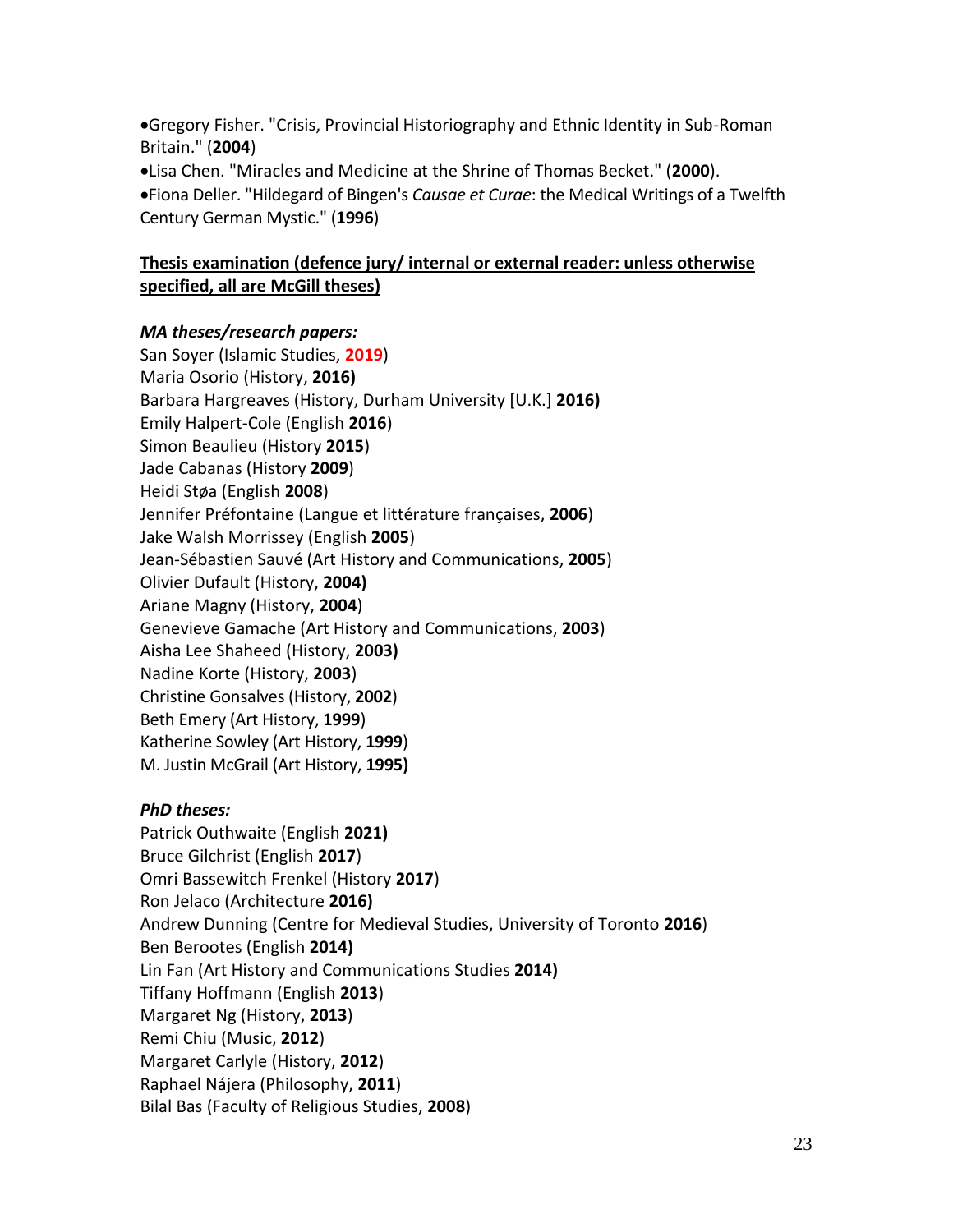Rowshan Nemazee (Faculty of Religious Studies, **2007**) David Dorais (Langue et littérature françaises, **2006**) Noémie Tousignant (History, **2006**) Elizabeth Alexandrin (Islamic Studies, **2006**) Jean-Luc Gauville (History **2005**) Cynthia Zurla (German Studies **2005**) Marc Robichaud (History **2004**) Derek Neal (History **2004**) Mary-Louise Mitchell (Faculty of Religious Studies, **2004**) Jason Szabo (History **2003**) Deanna MacDonald (Art History and Communications, **2002**) Masarah van Eyck (History **2001**) Greg Caicco (School of Architecture, **1999**) Eric Amyot (History **1998**) Maureen Malowany (History **1997**) Dawn Morgan (English **1997**) Stephen Bruhm (English **1992**)

#### **Graduate tutorials and comprehensive field preparation**

(*Students are in the Dept. of History and Classical Studies unless otherwise specified*) Katherine Sams (Minor Field, 1993) Eric Amyot (Minor Field, 1994) Katherine Harvey (Minor Field, 1994) Aileen Baird (Minor Field, 1996) Eve Meighan (Dept. of Art History and Communications, graduate tutorial 2003) Olivier Dufault (tutorial, 2003) Iwona Perlin (Major Field, 2004) Wilson Will (Anthropology, graduate tutorial 2004) Margaret Ng (Minor Field, 2005) Gregory Fisher (Graduate Tutorial 2004-2005) Jake Walsh Morrissey (Graduate Tutorial, Dept. of English, 2006) Spyros Caragiannis (Graduate Tutorial, 2006-2007) Tim Newfield (Major Field, 2006-2007) Jake Walsh Morrissey (Comprehensive Research Project, Dept, of English, 2007) Elisabeth Ritter (Minor Field, 2008 *abandoned*) Sally Ragep (Institute of Islamic Studies - Graduate Tutorial, 2008) Geoffrey Wallace (Minor field, 2011-2012) Caley McCarthy (Major Field, 2011-2012) Ronald Young (Minor Field, 2011-2012) Sarah Eastly (Minor Field) 2013 Courtney Krolikowski (Major Field) 2014-2015 Cynthia Tang (Minor Field) 2016 Carleigh Nicholls (Minor Field) 2015-2016 Philippe Grenon (Institute of Islamic Studies - Graduate tutorial, 2016-2017)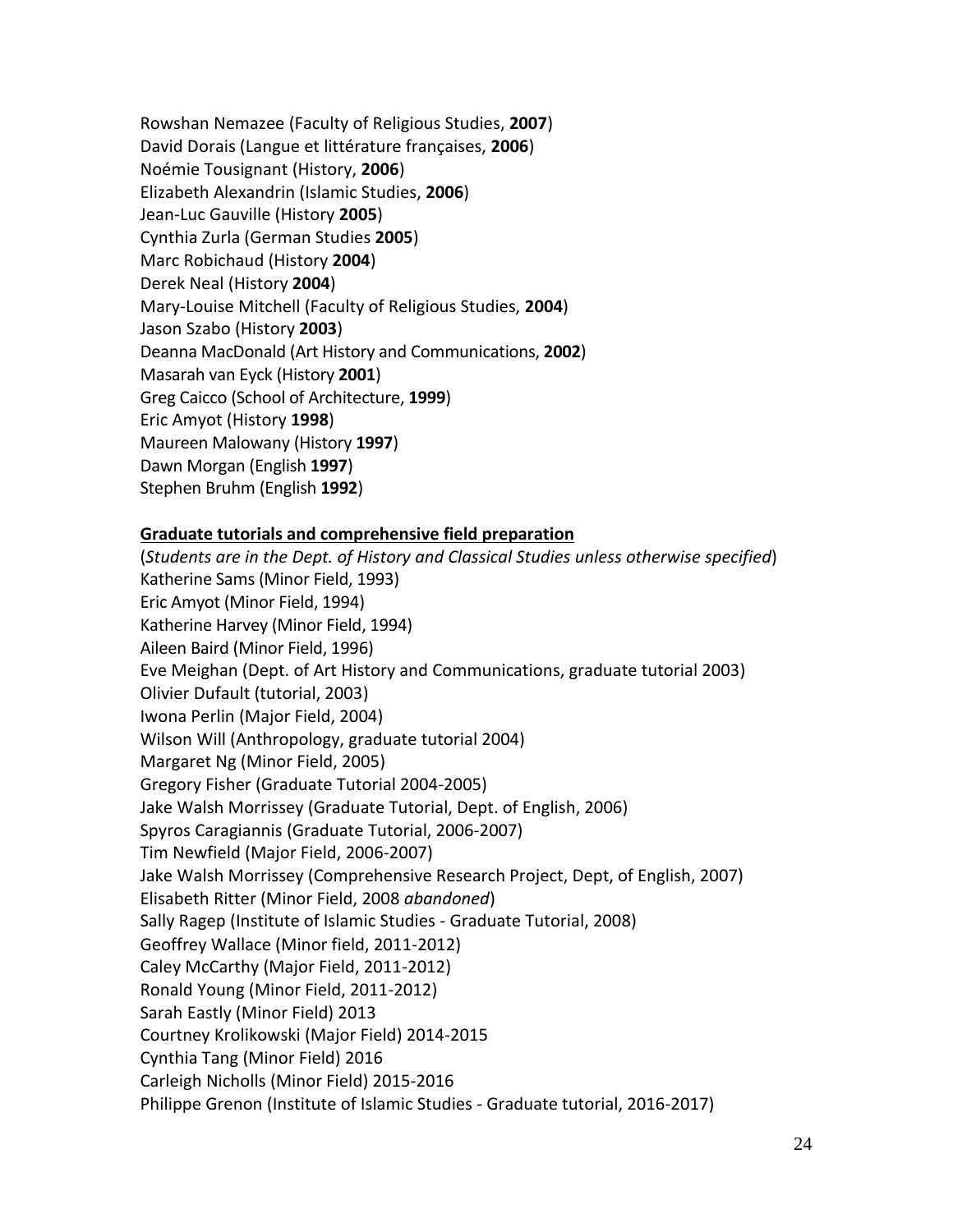Patrick Outhwaite (English – Graduate tutorial 2016) Rimilya Telkenaroglu (Minor Field 2018-2020)

## **Post-Doctoral Fellows Supervised**

Alice Hutton Sharp (Mellon Post-Doctoral Fellowship) **2015-2018** Keren Abbou Hershkowitz (Transmission, Translation and Transformation Post-Doctoral fellow) **2009-2011** (with Jamil Ragep)

•Marc Carrier (FQRSC) **2006-2008**

Geneviève Dumas (AMS/Hannah Institute) **2000-2002**

## **Other graduate supervision**

Peter Darby, University of Birmingham (UK): Universitas 21 Visiting Doctoral Student "Bede's Eschatological Thought" (June 2009)

### **Medical student research projects supervised (for Med I research component and/or Osler Library Curators Prize competition)**

André Lametti (**2017**) Willner, Curators' Prize Alexander Ni (**2017**) Jonah Daborah (**2016**) Michael Destounis (2**016**) Rachel Lemoine (**2016**) Sarah McRae (**2016)** Isabelle Combey (**2014**) Julian Xue (**2014)** Winner, Curators' Prize.

## **SERVICE TO THE UNIVERSITY AND THE COMMUNITY**

## **University Administrative Service**

- •University Appeals Board. Member. **1991-1992**
- •University Senate. Elected member (Arts). **1994-2000**

•Senate Comm. on the Coordination of Student Services. Senate Representative. **1995- 1998**

- •Senate Nominating Committee. Elected Member. **1996-1997**
- •Board of Governors. Elected Member. **1997-1998**
- •Selection Committee for Dean of Education. Senate Representative. **1998**
- •Budget Planning Group. Senate Representative **1999-2000**
- •Workgroup on Health Related Programs. Member **1999**

•Staff Grievance & Discipline Committee. Member & Vice-Chair **2001-2004,** Chair **2004- 2007**

•Faculty Reader, Major Scholarship Applications (Scholarships and Student Aid Office), **2007**

- •University Appeals Board. Member **2008**
- •University Tenure Committee, **2009**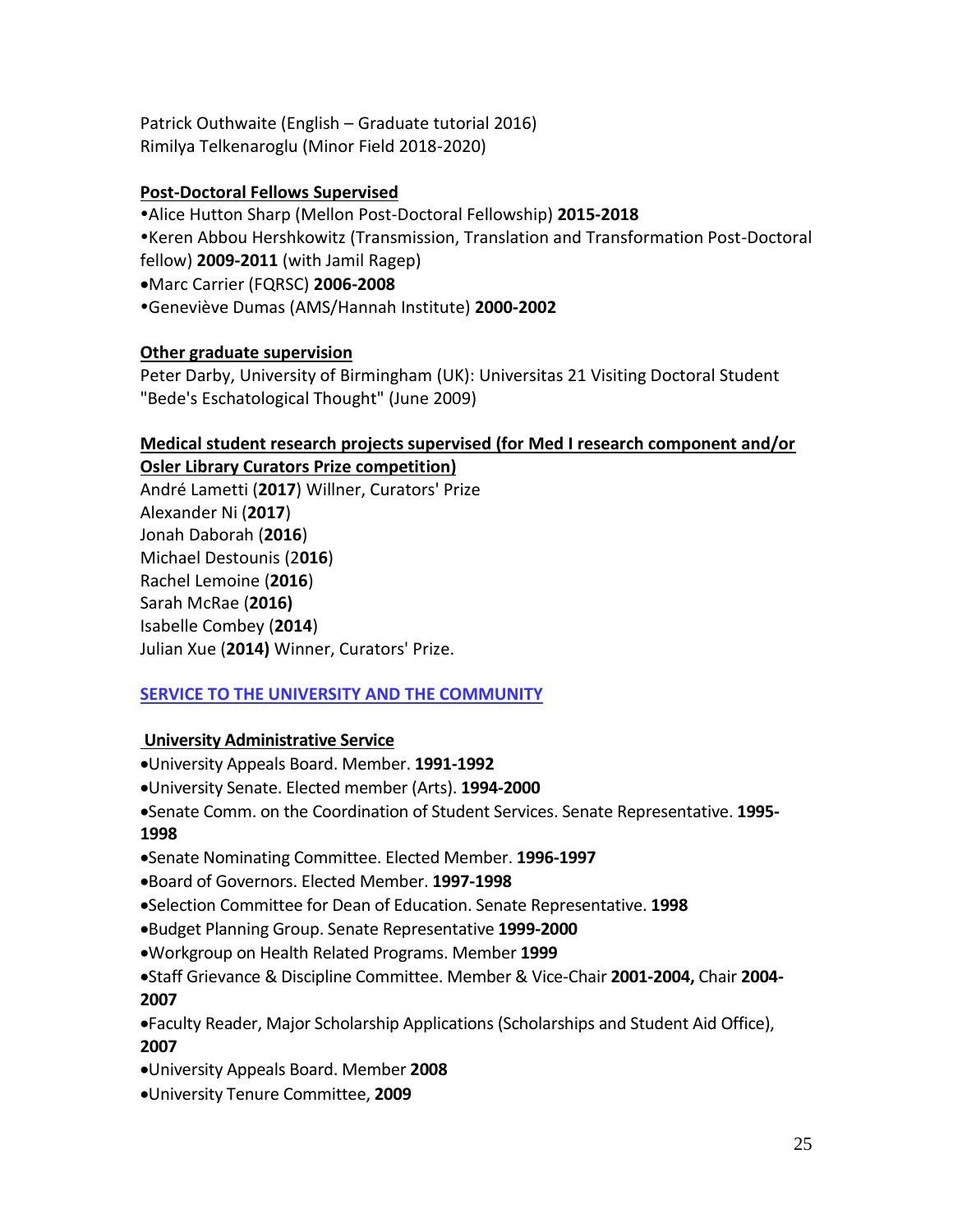•Rhodes Scholarship Selection Committee (Office of the Dean of Students) **2009-2010**

## **Faculty of Graduate and Postdoctoral Studies**

•Committee on Conferences, Pre-Publications, and Seminars. Member**, 1991-1995.** Chair **1993-1995**

- •SSHRC/Majors Fellowships Ranking Committee (Humanities). Member **1996-1999**
- •Selection Committee: Associate Vice-Principal (Graduate Studies). Member **1997**

## **Faculty of Arts**

- •Distinguished Lectureships Committee. Member **1991-1994**
- •Planning Committee. Member **1992-1995**
- •Humanities and Social Sciences Area Library Advisory Committee. Member **1992-1996**
- •Teaching Committee. Member **1999,** Chair **2000**
- •Curriculum Committee. Member **1999-2000, 2009-2012;** Chair **2012-2014**
- •Faculty of Arts. History and Philosophy of Science Program Committee. Chair **1997-2000**
- •Classics Program Advisory Committee. Chair **1998-2000**
- •Ad hoc advisory committee to Dean of Arts on Classics Program. Chair **2002**
- •Faculty Program Review. Multi-Track Subcommittee. Member. **2005-2007**
- •Legacy Option Committee, Member **2006-2008**

•Dean's Representative on Search Committees: English **1991**, **1994**; Islamic Studies **2003**; Islamic Studies CRC Tier 2 **2006**; English **2007;** East Asian Studies **2012**; Religious Studies (Director) **2017**

•Cundill Prize Advisory Committee: 2018, 2019, 2020

## **Faculty of Medicine**

- •Cyclical Review Committee, Dept. of Medicine. Member **1993**
- •Osler Sesquicentennial Committee. Member **1997-1999**
- •Accreditation Committee, Section E. Member **1999**
- •Osler Lectureship Committee. Chair **2001-2011**
- •Anne McCormick Prize Committee **2004, 2005, 2006**
- •Bicentennial Planning Committee **2017**

## **Department of Social Studies of Medicine**

- •SSoM Minor Program Advisor 2018-present
- •Search committee, Medical Anthropologist **2018** Member
- •Search Committee, Medical Anthropologist **2019** Chair

## **Department of History and Classical Studies**

- •Academic Secretary. **1986-1987, 1989-1990**
- •Speakers Committee. Member **1987-1988**
- •Majors Committee. Member **1989-1990, 1994-1995**
- •Honours Committee. **Member 1992-1994, 2009-2010; Chair 2012-2014**